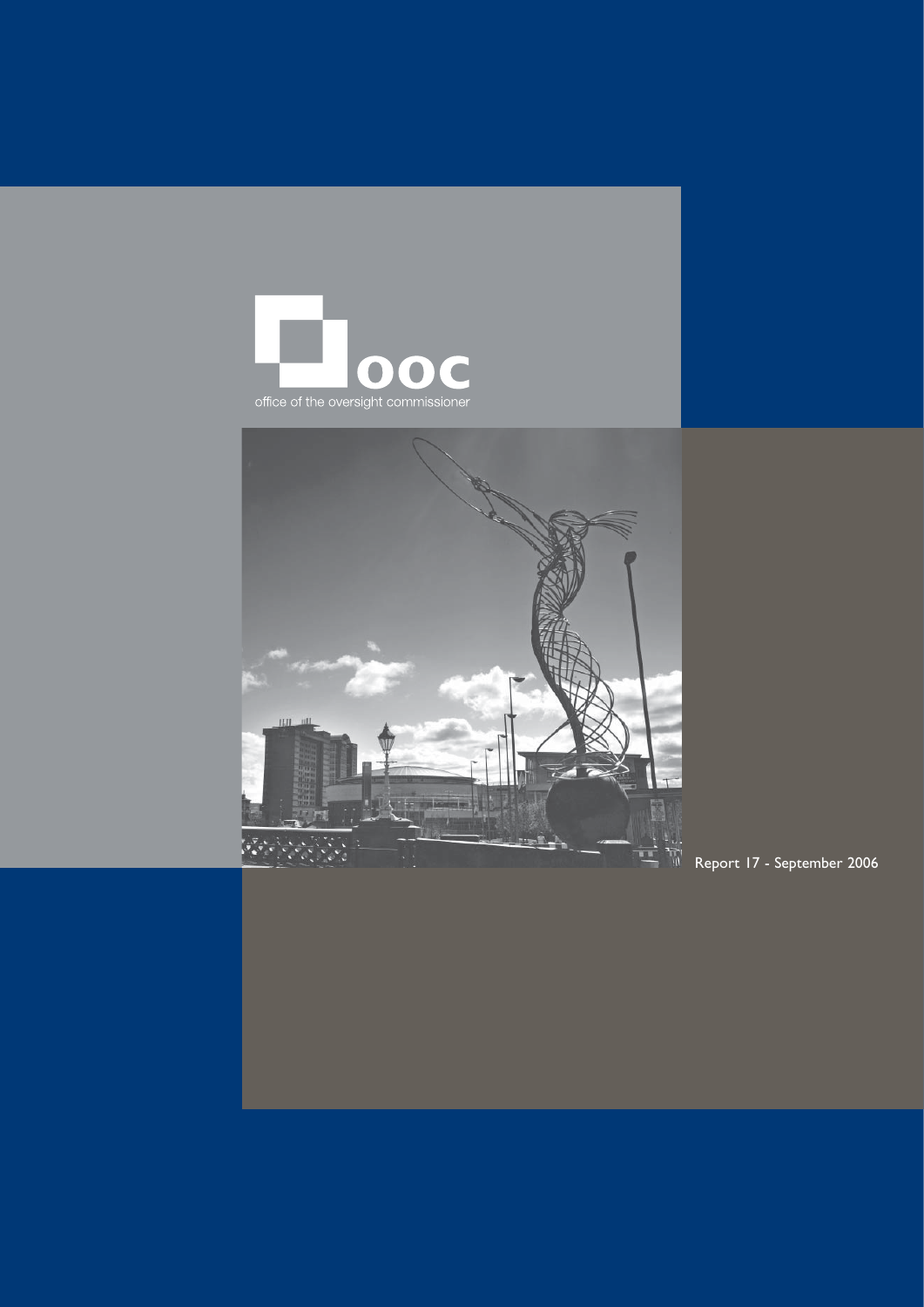# **THEMATIC REPORT ON THE IMPLEMENTATION OF RECOMMENDATIONS BY THE INDEPENDENT COMMISSION ON POLICING FOR NORTHERN IRELAND:**

# **DEVOLUTION IN POLICING**

OFFICE OF THE OVERSIGHT COMMISSIONER FOR POLICING REFORM

SEPTEMBER 2006

The proposed revisions for the policing services in Northern Ireland are the most complex and dramatic changes ever attempted in modern history.



# **Table of Contents**

| Page      | Subject                                             |  |
|-----------|-----------------------------------------------------|--|
| $3 - 5$   | Introduction                                        |  |
| 6         | <b>Abbreviations</b>                                |  |
| $7 - 13$  | Background                                          |  |
| $15 - 18$ | Devolution and Accountability                       |  |
| $19-22$   | Devolution and the Structure of the Police Service  |  |
| $23 - 25$ | <b>Devolution and Operations</b>                    |  |
| 27-29     | Devolution and Finance                              |  |
| $31 - 33$ | Devolution and Human Resources                      |  |
| 35-37     | Devolution and Training & Development               |  |
| $39-40$   | <b>Future Challenges</b>                            |  |
| $41 - 42$ | Conclusion                                          |  |
| 43-45     | Appendix a - Recommendations with either Direct or  |  |
|           | Indirect Devolution and Delegation Implications     |  |
| 47-49     | Appendix b - Excerpts from "Making Delegation Work" |  |
| 50-52     | <b>Notes</b>                                        |  |

This report is published pursuant to:

Part IX, Section 68 (1), of the Police (Northern Ireland) Act 2000.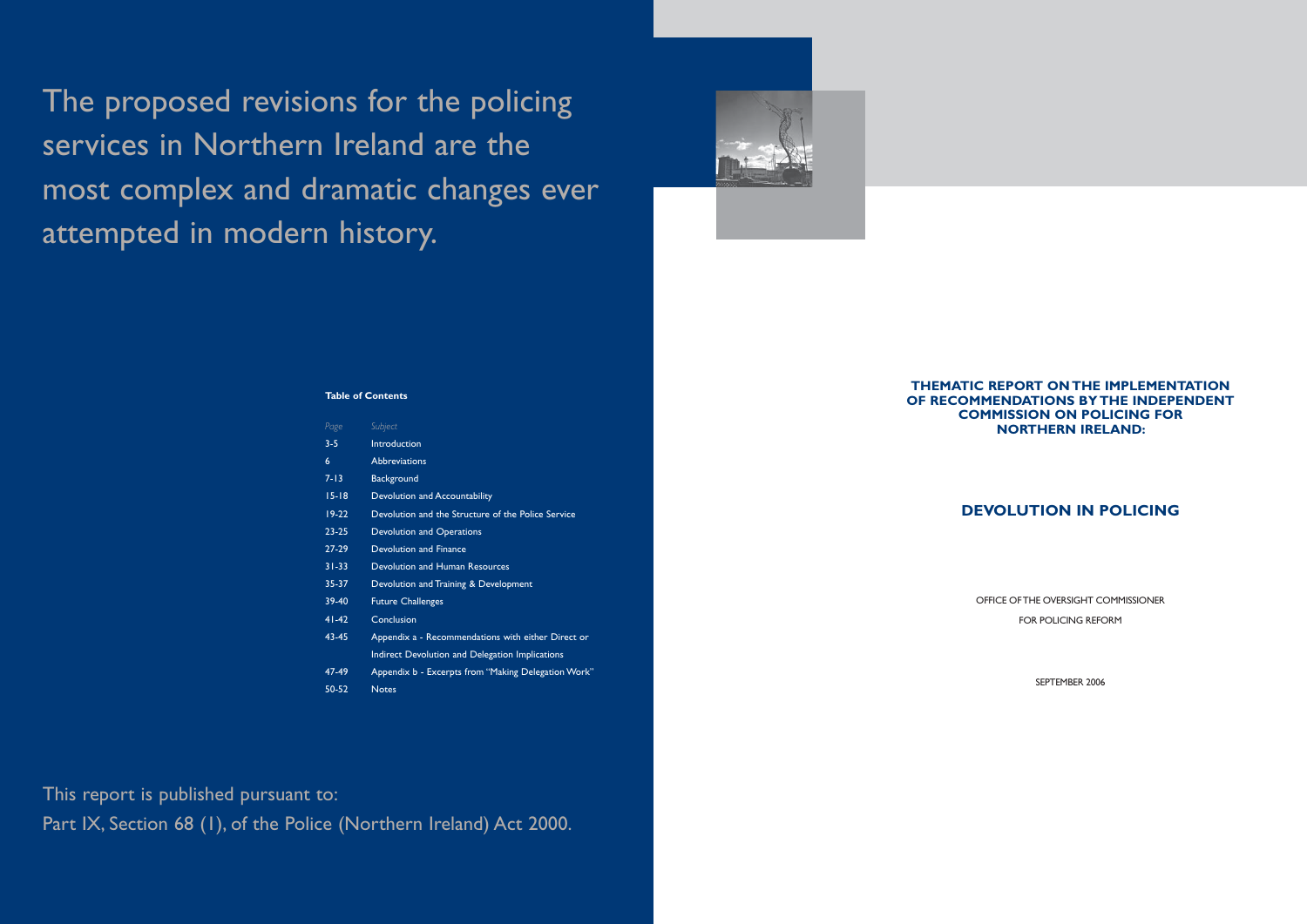This is the 17th report of the Oversight Commissioner for Policing Reform, and represents a thematic review and analysis of the devolution of decision making and authority within the Police Service of Northern Ireland (PSNI) as well as other key areas which support the implementation of the 175 recommendations made by the Independent Commission on Policing Reform for Northern Ireland, more commonly known as the Patten Commission.

My previous report, released in June of 2006, noted that the primary policing institutions in Northern Ireland, including the Police Service of Northern Ireland, the Policing Board, the District Policing Partnerships and the Police Ombudsman have largely implemented or are well on the way to implementing the majority of the Independent Commission's recommendations for comprehensive policing reform. These agencies and the people that deliver their services daily have accomplished and continue to accomplish what has been asked of them, often in extremely difficult circumstances. As I was pleased to report in June of 2006 a total of 124 out of the 175 Patten recommendations are now considered implemented. Moreover, the permanent institutions for policing governance and accountability, the Policing Board and the Ombudsman continue to demonstrate their ability to fulfi l their mandates as expected.



*Devolution in Policing* is the fifth in a series of focussed reviews of the key themes necessary for success in contemporary policing, and evaluates Northern Ireland's transition toward the full implementation of the Independent Commission's goals. Previous thematic reports addressed human rights and accountability, policing with the community and training. These and all other oversight reports can be found on our website at www.oversightcommissioner.org *Oversight Commissioner Al Hutchinson*

By contrast it is disappointing that I must also report that some seven years after the publication of the Independent Commission's recommendations in September of 1999, which followed wide-ranging and comprehensive consultations across the entire community, there are still obstacles to achieving the accepted and representative policing service envisioned by the Independent Commission. At this stage of the policing reform process these obstacles arguably have less to do with specific reform issues or the functioning of an effective police service, and are essentially political and societal in nature. As I have stated on several previous occasions it remains the case that collective politics has failed policing in Northern Ireland, not the reverse. This collective political failure and its resulting vacuum have a clear impact on the success of further policing reforms and on the well-being of all communities in Northern Ireland.

As pressure mounts for the political parties to reach an agreement to restore the Northern Ireland Assembly by the 24 November 2006 deadline, societal and other issues including ongoing paramilitary activity and sectarian violence, other organised criminality, and violent assaults, many increasingly racial in nature, continue to plague both individuals and entire communities. These criminal activities not only represent challenges to the criminal justice system and the wider community, they divert critical public resources away from other important areas such as education, housing or health care.

By itself the restoration of a Northern Ireland Assembly cannot resolve these societal challenges, but achieving political devolution and ultimately powers over policing and justice would certainly represent a significant step forward. This is particularly the case with respect to giving local communities a means and a voice to engage ever more meaningfully with the police in resolving

#### 44**introduction**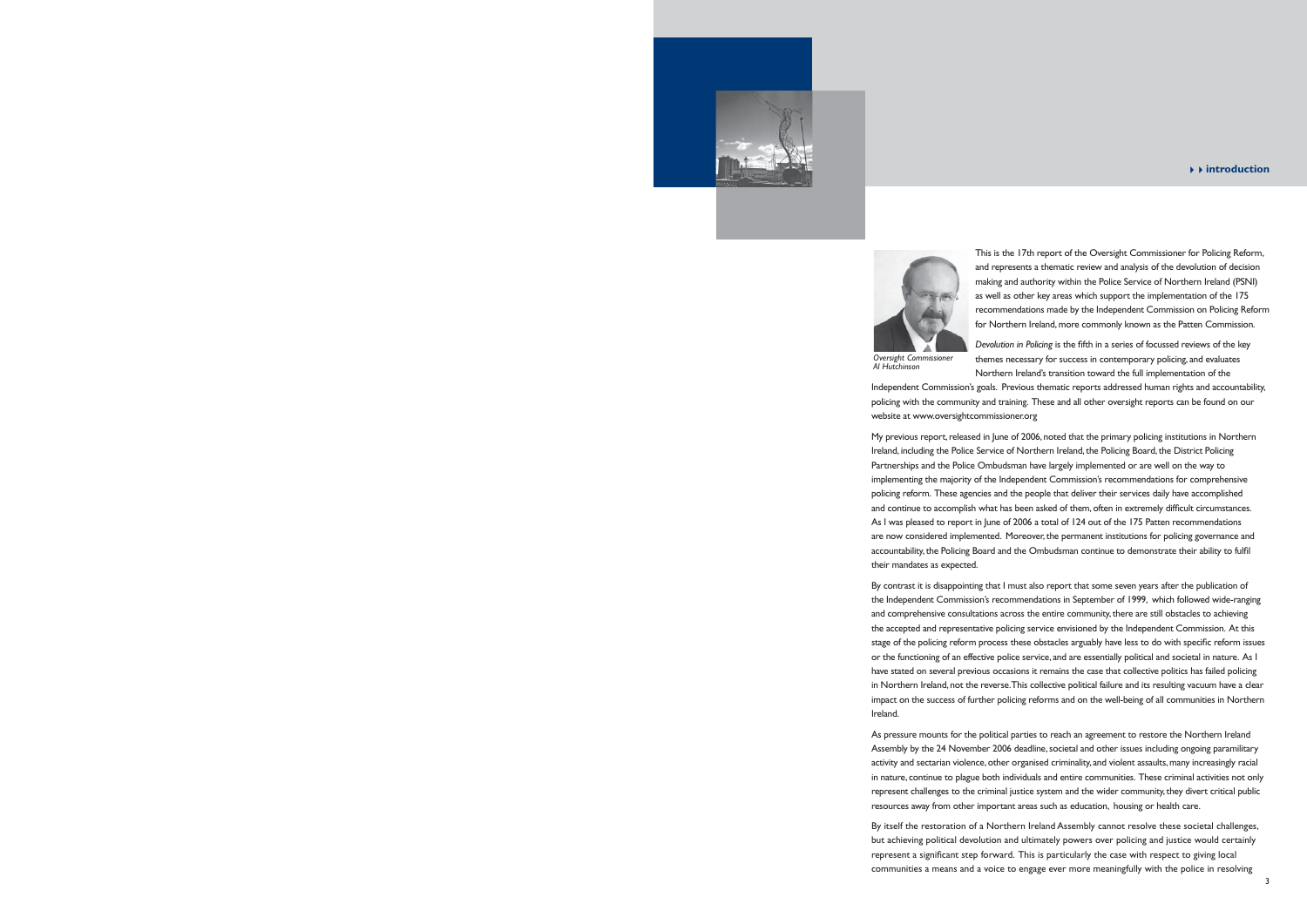### 44**introduction**

Another potentially significant challenge to the Independent Commission's views regarding devolved decision making in policing is represented by the ongoing Review of Public Administration (RPA). The Independent Commission recognised that empowerment and the delegation of authority would work best if police commanders could respond locally to their respective communities within the established 26 district council areas. Accordingly 29 District Command Units (DCUs) were established coterminous with the existing district councils, with the establishment of four DCUs in greater Belfast; the Commission also recognised that district boundaries were likely to change at some point in the future, via an initiative like the RPA. The changes now being considered as part of the RPA are becoming increasingly clearer and the Government has already announced that by 2009 the number of district councils will be reduced to seven. This will in turn affect both the structure of the Police Service itself as well as that of the existing DPPs.

One probable outcome is that the Police Service will reduce the number of DCUs to eight, with presumably an equal number of District Policing Partnerships; however the latter issue has not been decided by the Policing Board and the Government and a number of options exist. These kinds of changes inevitably entail both specific challenges and risks. Among the risks, as pointed out above, is the strengthening of natural organisational tendencies to re-centralise decision making while also strengthening traditional rank hierarchies. If this were the case it would certainly be to the detriment of local police empowerment and consequently the wider community. In addition, the scope and degree of change implied by the RPA may adversely impact existing modes and levels of service delivery. Finally, the principle of the devolution and delegation of decision making within the Police Service recommended by the Independent Commission, and its importance for police engagement with the community in resolving local problems at that level, could also be jeopardised.

Although these risks are real and significant it is important to note that the re-organisation implied by the RPA also represents an opportunity. For example, rationalising the distribution of police resources across Northern Ireland also has the potential to increase the organisation's efficient use of these resources, thereby allowing a greater police presence and visibility in the community. It is also an opportunity to continue to reduce the size of the police estate, to improve the Police Service's record on civilianisation, and further increase the level of delegated decision making to police officers at all ranks.

For example, the Independent Commission understood the importance of local political engagement in policing, and recommended the devolution of responsibility for policing, with the exception of national security, to the Northern Ireland Assembly. This would be supplemented by the devolution of a significant governance role to a newly formed and more representative Policing Board. The Board would enjoy enhanced powers for holding the Police Service to account and to ensure that it was as efficient, accepted and effective as possible. To engender public confidence in policing generally the Independent Commission also endorsed the concept of an independent Police Ombudsman with the direct power to investigate complaints against the police, thereby assuring the accountability of police officers for their actions.

> The challenges facing devolution and delegation of decision making in policing are not insurmountable. It is critically important that the existing drive to implement both the letter and the spirit of the Independent Commission's recommendations on devolution continues. This will only support and nourish the evolution of a policing service which, in the words of the Good Friday Agreement, is "active in constructive and inclusive partnerships with the community at all levels". Based upon my own experience of policing reform in Northern Ireland, and that of the oversight team, I remain optimistic that these challenges can all be met successfully and that the proper devolution of decision making, in all its meanings and applications, will result in a degree of police and community engagement that the people of Northern Ireland both desire and deserve.

 $\Omega$   $\Omega$ 

H. Alan Hutchinson Oversight Commissioner <sup>4</sup>



local crime and other problems in a spirit of cooperation and partnership. For those who choose to see, the developments of the past few years represent an enormous leap forward with respect to successful policing reform in Northern Ireland, an achievement which has not gone unnoticed in other societies which have faced or continue to face similar challenges. This is a source of great pride for many of the police officers and other officials that I have met over the past five years, as it rightly should be for all of the people of Northern Ireland.

Devolution in policing is a concept that extends beyond police structures and processes. It is highly significant that the Good Friday Agreement of 1998 envisioned it essential that policing structures and arrangements be, amongst other things, professional, effective, impartial, free from partisan political control and accountable to both the law and the community. The Agreement also stated that any future policing service should be delivered with *the maximum delegation of authority and responsibility*. This was also reiterated in the Independent Commission's Terms of Reference and is very clearly reflected in many of its subsequent recommendations.

In addition, the new Police Service was to be structured to ensure a minimum degree of hierarchy while also achieving a maximum degree of delegated authority. This was to be achieved in part by having the police deliver locally-based solutions to crime and other community problems, through their work with locally representative District Policing Partnerships (DPPs), and through the creation of police command units which would be coterminous with existing district councils. These objectives only underscored the need for police officers at all levels to make decisions based on local information, their own professional judgment, and without necessary recourse to the chain of command. This notion runs like a thread throughout the Independent Commission's report, with devolved decision making and the delegation of authority being addressed either specifically or indirectly in 52 recommendations (see attached Appendix A).

As the following thematic report shows, with the exception of the devolution of policing powers to the Northern Ireland Assembly, the devolution of authority and decision making has generally been accomplished as intended. In large part this is due to the successful stewardship of the Policing Board and the keen scrutiny of the Ombudsman, however significant credit must go to the PSNI and to the leadership that has been displayed at all levels of the Police Service. In most cases police officers have enthusiastically embraced the new reality of their delegated powers and have employed them appropriately and successfully in their interactions with the community. Challenges certainly remain, as this report will also show, including the natural tendency of large organisations to retain decision making at the centre and the fact that the police have yet to be fully accepted in all communities.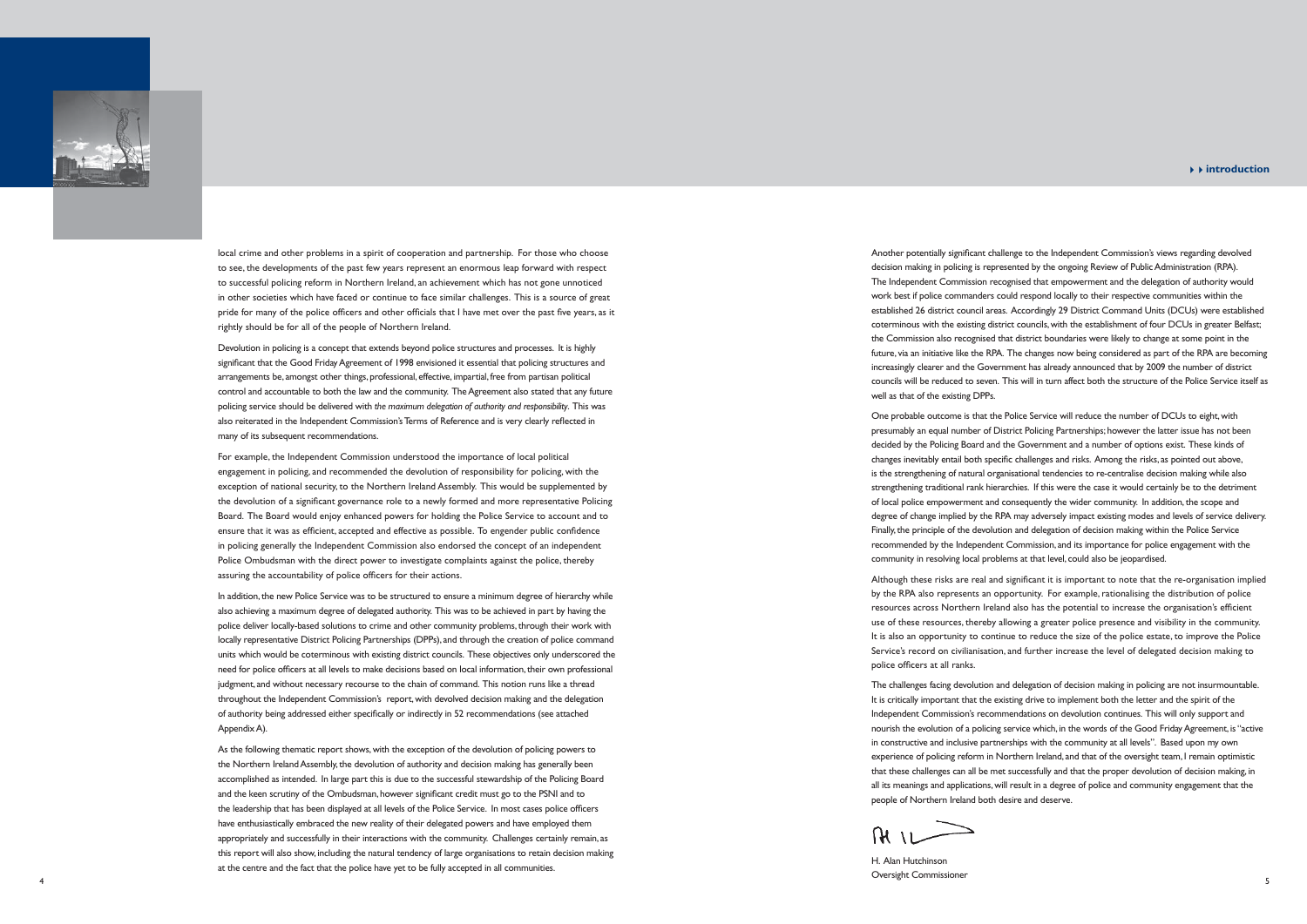

| <b>ACC</b>  | <b>Assistant Chief Constable</b>           |  |
|-------------|--------------------------------------------|--|
| <b>ACPO</b> | Association of Chief Police Officers       |  |
| <b>BCU</b>  | <b>Basic Command Unit</b>                  |  |
| DCU         | <b>District Command Unit</b>               |  |
| DPP         | District Policing Partnership              |  |
| HO          | <b>Head Quarters</b>                       |  |
| <b>FTR</b>  | <b>Full Time Reserve</b>                   |  |
| <b>HMIC</b> | Her Majesty's Inspectorate of Constabulary |  |
| IΤ          | Information Technology                     |  |
| <b>NIO</b>  | Northern Ireland Office                    |  |
| PfG         | Preparation for Government                 |  |
| <b>PSNI</b> | Police Service of Northern Ireland         |  |
| <b>RPA</b>  | Review of Public Administration            |  |
| SL A        | Service Level Agreement                    |  |

 $\rightarrow$  babbreviations<br>
★★ **background**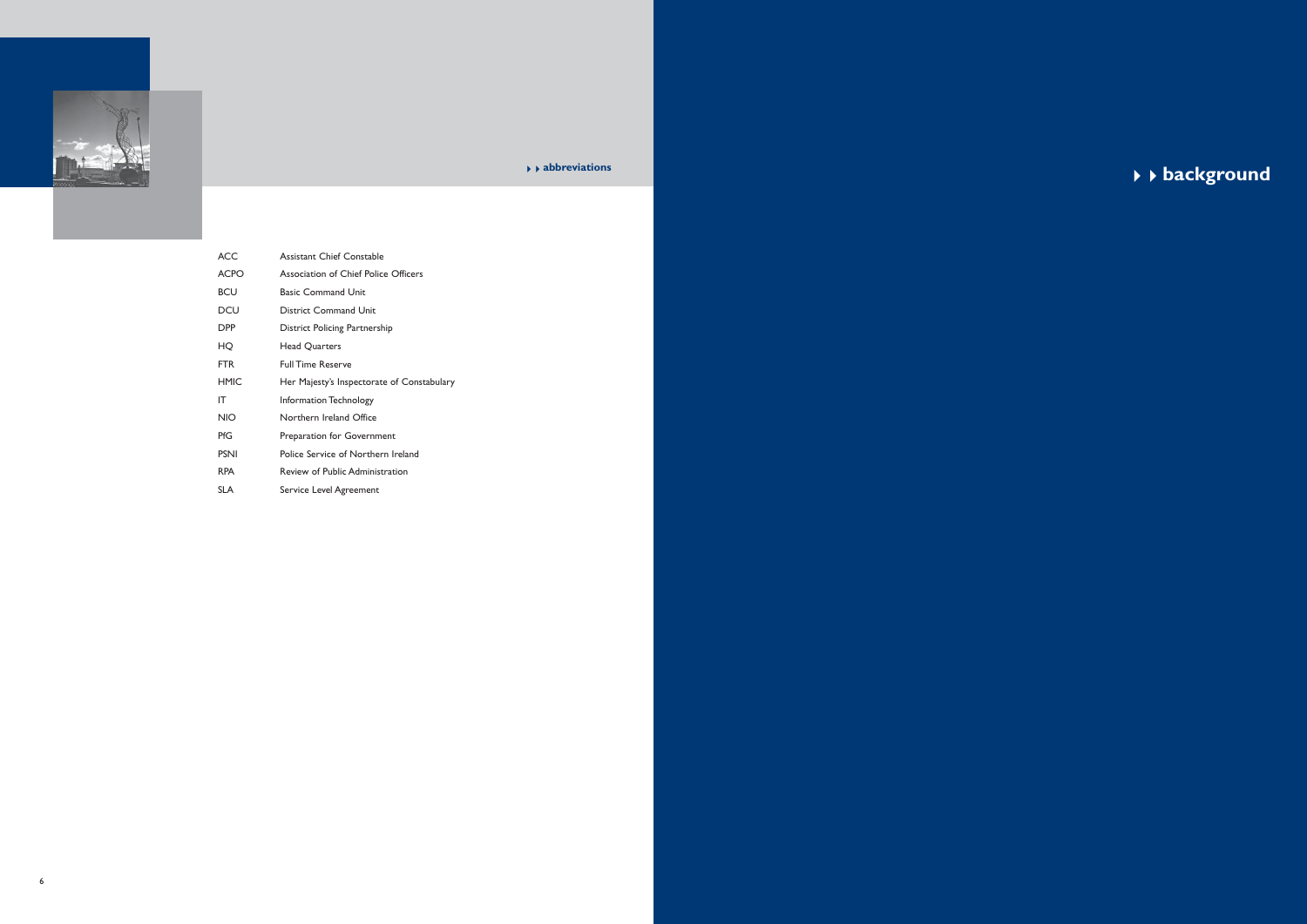#### <sup>44</sup>**background**

They also recommended a slimmer structure for Headquarters; one that would reflect the shift of focus towards community policing and the delegation of responsibility to district commanders, and one that permitted a more rigorous and strategic approach to management. At the same time, the Independent Commission emphasised the need to protect the corporate capacity of the Police Service by sustaining the authority of the Chief Constable as the effective head of the Police Service with *full* operational responsibility, coupled with a responsibility to account directly to the Policing Board. The Independent Commission encouraged Headquarters departments to focus on strategic issues and to fulfil the essential role of the centre by providing support services to District Command Units (DCUs). Central command was encouraged to establish a system of accountability at each level of the Police Service.

finance local policing initiatives.

In support of the concept of devolution and community engagement, it was recommended that there be one DCU for each District Council area, and that DCU Commanders should have fully devolved authority over the deployment of personnel within their command, including the discretion to decide, in consultation with their local community, how best to balance resources between static posts and mobile posts. It was also recommended that DCU Commanders should have devolved budgets, the authority to purchase a range of goods and services, and a capacity to

The Independent Commission recommended that neighbourhood policing teams be empowered to determine their own local priorities and set their own objectives, within the overall annual Policing Plan and in consultation with community representatives. In the Commission's conception, the beat manager and his or her team would then organise their own community liaison mechanisms and, in partnership with schools, clubs, businesses and others, decide on such matters as how to programme neighbourhood patrols. Decisions taken in this way are much more likely to be responsive to local community needs than directions from senior ranks far removed from the locality. It was also proposed that officers assigned to security roles be required to keep their DCU Commanders well briefed on local security activities and, in consideration of community impact, that Commanders should be fully consulted before security operations are undertaken in their district.

The Independent Commission proposed that the Policing Board assume the primary role for ensuring democratic accountability of the policing programme. Primary to its powers is the statutory authority to hold the Chief Constable and the Police Service publicly to account. The Board has responsibility for setting objectives and priorities for a strategic policing plan, negotiating the annual budget with the Northern Ireland Office, monitoring police performance against approved plans and appointing all police executives at chief officer level. The Board was also charged with coordinating its work closely with other agencies that were involved in issues of public safety. The creation of District Policing Partnerships also represented a form of devolution, as one of their primary purposes was to allow community representatives and police officers to address and resolve crime and other issues at the lowest possible level.

The reforms were developed in the belief that for the effective, efficient and economic use of resources in achieving policing objectives, there must be a means to ensure independent professional scrutiny and inspection of the Police Service in order to ensure that proper standards are maintained. This view would also lead to the creation of a Policing Board which would be responsible for negotiating the annual budget with the Northern Ireland Office, or with the appropriate successor body after the devolution of policing. The Board would then allocate the police budget to the Chief Constable and monitor performance against the budget.

The Independent Commission recommended that a Police Ombudsman should be appointed to provide an independent and impartial complaints and investigation service for members of the public affected by the conduct of police officers in Northern Ireland. The creation of this office is a further illustration of the comprehensive system of accountability that now affects policing in Northern Ireland. <sup>8</sup>



#### **The Belfast Agreement**

The Good Friday or Belfast Agreement of 1998 established a vision for policing in Northern Ireland that called for a Police Service structured, managed and resourced so that it could be effective in discharging a full range of functions in a normal, peaceful society. The Agreement declared it essential that policing structures and arrangements are such that the Police Service is professional, effective and efficient, fair and impartial, free from partisan political control; accountable, both under the law for its actions and to the community it serves; representative of the society it polices; and operating within a coherent and cooperative criminal justice system which conforms with human rights norms. Furthermore, that these structures and arrangements should be capable of delivering a policing service active in constructive and inclusive partnerships with the community at all levels, "*and with the maximum delegation of authority and responsibility*" (emphasis added).

The Agreement went on to affirm that "these arrangements should be based on principles of protection of human rights and professional integrity, and should be unambiguously accepted and actively supported by the entire community". The policing reforms which ultimately flowed from the Belfast Agreement, and which are addressed in greater detail below, held that the structure of policing in Northern Ireland was the product of decades of security policing, with multiple levels of hierarchy and a bureaucratic culture. This form of organisation had, not surprisingly, been driven and shaped by security threats rather than the demands of community policing or management efficiency.

#### **Report of the Independent Commission**

The Independent Commission on Policing in Northern Ireland, which was chaired by Chris Patten, now Lord Patten, was established as part of the Agreement in June of 1998 and delivered its report in September of 1999. The Independent Commission recommended that human rights and policing with the community should be the core functions of the Police Service, and that the structure of the police organisation should reflect the role that the police were being asked to perform. Further, that the Police Service should work in partnership with the community at the neighbourhood level and at the level of the local district commander. The Independent Commission envisaged a substantially different style of management within the Police Service, with senior managers delegating far more than they had been accustomed to in the past, and with middle managers acting with greater decision making authority than was previously the case. Going further, it was recommended that decision making be delegated as far as possible to those responsible for delivering services to the community, down to the level of Neighbourhood Policing Teams. The Independent Commission believed that having senior managers focussed on strategy rather than on detail would yield significant benefits. The necessity of supporting this cultural change with management training was also recognised.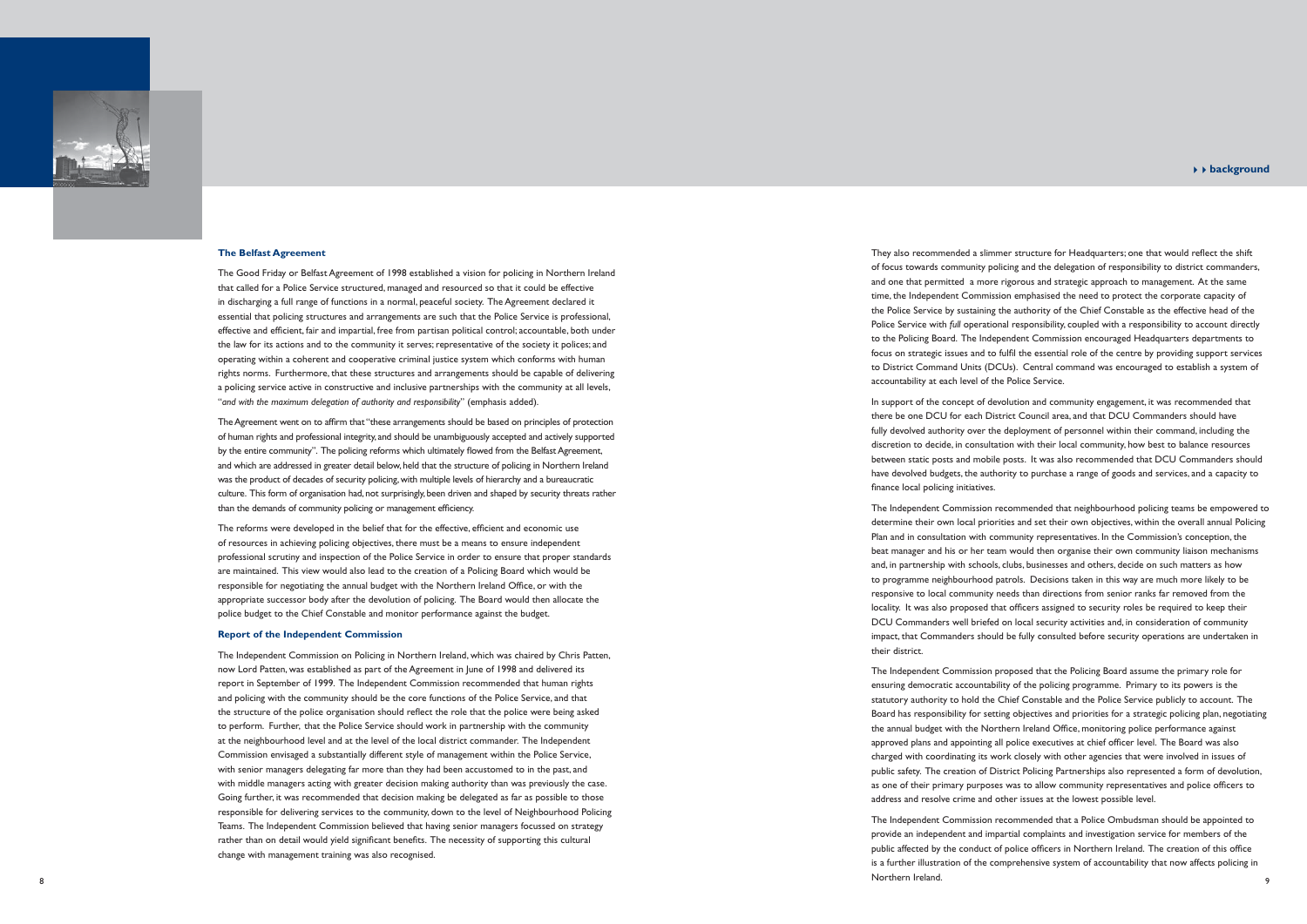### <sup>44</sup>**background**

There are certain conditions vital to the successful adaptation of a devolved management structure. For instance, there must be a requisite hierarchy that facilitates and does not obstruct, good twoway communication, as well as training for managers and staff, help mechanisms, frequent coaching and consultation, supportive IT and regular performance reviews. A strong corporate philosophy with detailed policy that informs managers without being unduly restrictive must also be in place. Underlying these efforts should be the understanding that the primary objective is to free the appropriate manager(s) to make decisions based on timely, relevant information and thereby to enhance their capacity to act locally and effectively.

### **Devolution of Responsibility for Policing**

The Independent Commission advocated that responsibility for policing should be devolved to the Northern Ireland Assembly as soon as possible, except for matters of national security. As noted above this has not yet occurred. The Northern Ireland Assembly was in operation between 2 December 1999 and 11 February 2000, between 27 May 2000 and 10 August 2001, and again between 11 August 2001 and 14 October 2002. As this thematic report was being finalised discussions between political parties were ongoing towards a 24 November 2006 deadline for restoring the Northern Ireland Assembly. A Preparation for Government (PfG) committee is currently sitting and is examining the devolution of policing and justice powers.

In anticipation of devolution the Government published a discussion paper about the devolution of policing and justice, in conjunction with the introduction of the Northern Ireland (Miscellaneous Provisions) Bill, in February 2006. The introduction of this Bill, as well as more recent attempts by Government and local political parties to re-establish the Northern Ireland Assembly, reflects some progress. If political agreement cannot be reached the responsibility for policing will continue to rest with the Government and the Policing Board.

Other aspects of the devolution of responsibility for policing to Northern Ireland have been achieved with some success. The most notable examples are the creation of the Policing Board and District Policing partnerships, and the implementation of other related recommendations of the Independent Commission. These are key components for ensuring that the underlying goals of policing reform and local devolution continue to permeate policing and these achievements represent important milestones on the path to installing a fully devolved policing oversight and accountability system for Northern Ireland.

# **Reforming the police**

The process of policing reform with strong reliance on the devolution of responsibility and the principle of accountability are central themes of the national police reform agenda. Police reform places the District Command Unit at the forefront of community and neighbourhood policing, positioning DCUs as directly accountable to local communities for service delivery. Police Services in England and Wales are now organised around Basic Command Units (BCUs) as the main deliverers of policing to the public. Calls to increase the level of delegation to BCUs have come from the Audit Commission and Her Majesty's Inspectorate of Constabulary (HMIC) since the mid-1990s.



#### **Devolution – The Concept**

It is important for the purposes of this report that the parameters and meaning of devolution in policing are commonly understood. In the context of governmental structures the term devolution describes the statutory granting of powers from the central government to governments at a regional or local level. This political form of devolution continues to dominate current public affairs in Northern Ireland; however it is neither the mandate nor the purpose of this report to comment on the standing of that issue other than to say that, in the absence of a functioning Assembly, devolution has not yet been achieved.

In the narrower context of organisational development devolution describes the delegation of power, usually in the form of authority to make decisions, and normally from a central to a regional, or from a superior to a subordinate, level of the organisation. As previously indicated the concept of delegated decision making to a local level was a recurring theme of the Independent Commission's report. As was also noted this present report will deal mainly with issues internal to the Police Service of Northern Ireland, as well as with the potential impacts or consequences which emanate from the ongoing Review of Public Administration (RPA), particularly with respect to how the RPA might impinge on the attainment and sustainability of the Independent Commission's recommendations.

The Police (Northern Ireland) Act 2000 gave devolved authority to the Policing Board to ensure a policing service which is efficient and effective, to hold the Chief Constable accountable for his functions and those of the police, to monitor the performance of the police and among other responsibilities, to assess the effectiveness of District Policing Partnerships (DPPs). By virtue of these expansive responsibilities, the Policing Board is responsible for overseeing progress toward an organisational culture where authority over local issues is delegated to the lowest effective level of command or supervision as well as moderating the critical relationships between DCUs and DPPs.

The Independent Commission's recommendation that policing with the community be the core function of the Police Service and the core function of every police station has major implications for police managers, for the structure of the Police Service, its culture and training. Locally based policing is effective only within the context of a devolved management structure, where decision making on local issues can effectively be made by a local commander and by the empowerment of neighbourhood policing teams. The Independent Commission made explicit reference to devolution in Recommendation 76, proposing that police commanders have fully devolved authority over the deployment of personnel, devolved budgets and local purchasing, as well as the ability to finance local policing initiatives. Changes to the structure of the Police Service were influenced by this recommendation, and various features of financial and human resource management were introduced to establish a more decentralised style of management.

The national agenda for policing reform places strong reliance on the delegation of responsibility and accountability in promoting higher levels of effectiveness and efficiency, and above all in achieving more beneficial outcomes for the community. Findings of the Public Services Productivity Panel of Her Majesty's Treasury were wholly in accord with these views. Delegation of decision making is also frequently noted for its effect on increasing innovation, promoting trust, confidence and morale, and for engendering a culture of performance and client-oriented outcomes.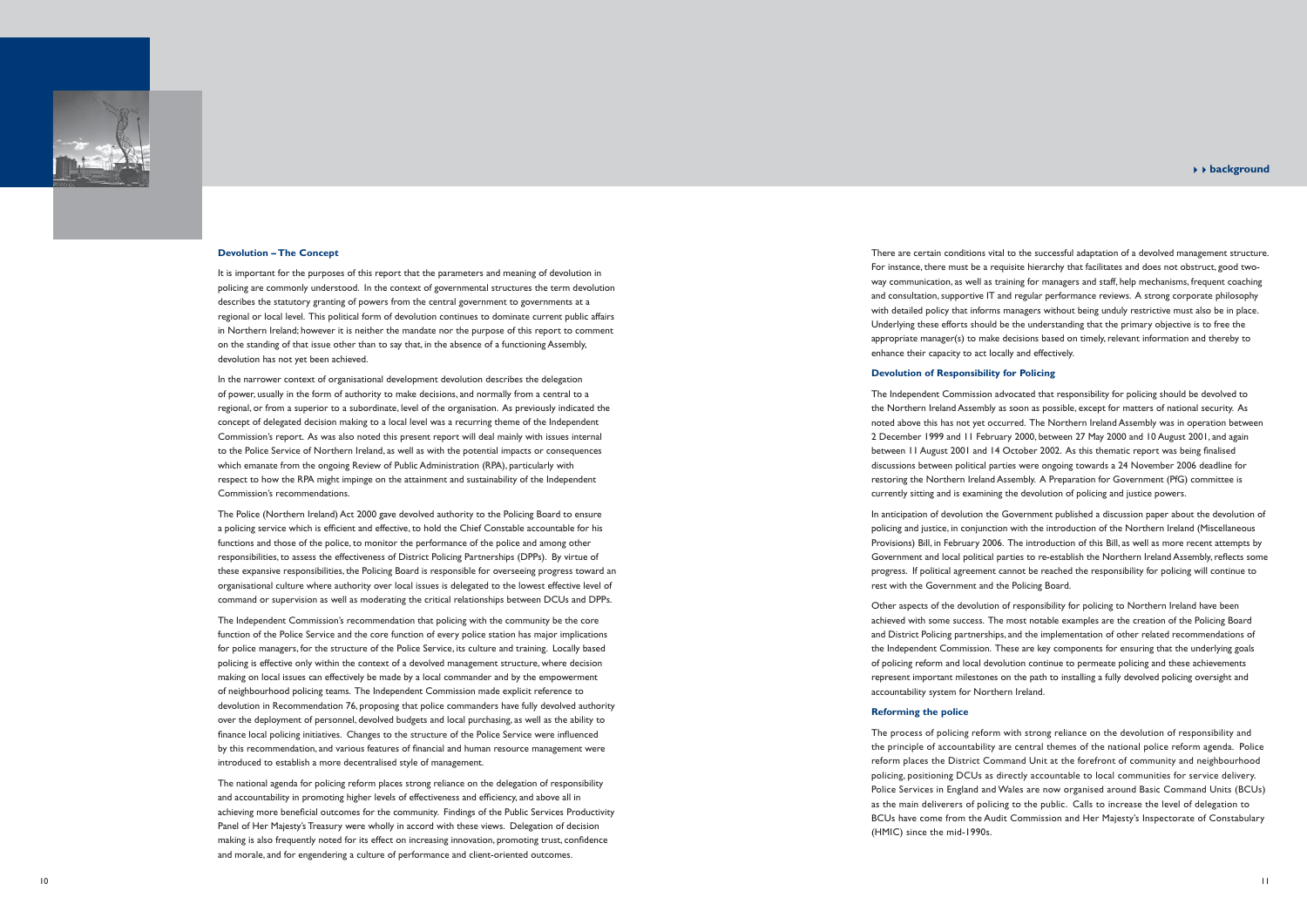## <sup>44</sup>**background**



Effective delegation is seen as an essential factor in providing BCUs with the flexibility and empowerment to deliver results. Papers produced by HMIC, the Police Standards Unit, Association of Chief Police Officers (ACPO), and other policy sources within the Home Office and the National Audit Office offer constructive proposals for pursuing managerial delegation and provide descriptions of good practice from police services comparable to PSNI. Of the many excellent documents produced by the Home Office to promote police reform and efficiency, a draft paper entitled: "Making Delegation Work – Guidance for the Police Service on delegation to Basic Command Units and Departments", is the most directly pertinent to the challenges confronting policing in Northern Ireland. This document provides a detailed and comprehensive account of the advantages of delegation of decision making, the benefits to be gained and the pitfalls to avoid. It provides a context for organisational relationships and responsibilities, discourses on operational delegation, finances and personnel, and includes a functional check list.

The team leading the current RPA published a final summary document of decisions on 21st March 2006. This followed extensive research and consultation, regarding the configuration of public services including a reduction in the number of local councils. The document confirmed that the number of local councils will be reduced from 26 to seven by 2009.

The document also offers a comparison of the dimensions of transitional leadership, a "how to" guide, and emphasises the vital importance of audit, inspections and other accountability mechanisms. It also recognises that there are important issues of corporacy and points out strategic managerial areas where centralised control remains imperative. While there must clearly be allowances for variances in organisational circumstance, such as size and location, this document is a useful reference for the Police Service as it pursues the outcomes intended by the Independent Commission and seeks to avoid the centralising pressures created by processes such as the Review of Public Administration.

This will have a significant impact on the future policing structures and the delivery of policing in Northern Ireland. Many of the Independent Commission's recommendations for policing reform centred on the location and size of DCUs, with the notion of one DCU per council area deemed as the most appropriate. Any change to the number and size of district councils will therefore have a direct effect on the size, number and set-up of DCUs. The Police Service in conjunction with the Policing Board must consider how best to adapt organisationally to this type of significant change to the district council system.

There are progressive steps underway to ensure modern and sustainable policing. In September 2005 the Policing Board established a tripartite Strategic Working Group consisting of senior representatives from the PSNI, the NIO and the Board to consider the workforce modernisation and policing reform agendas for Northern Ireland. This working group has responsibility to ensure that the key recommendations from the Government's policy paper entitled: "Building Communities, Beating Crime: A Better Police Service for the 21st Century" are taken forward. Additionally the Group is tasked with ensuring accomplishment of recommendations from the HMIC report "Modernising the Police Service".

#### **Review of Public Administration (RPA)**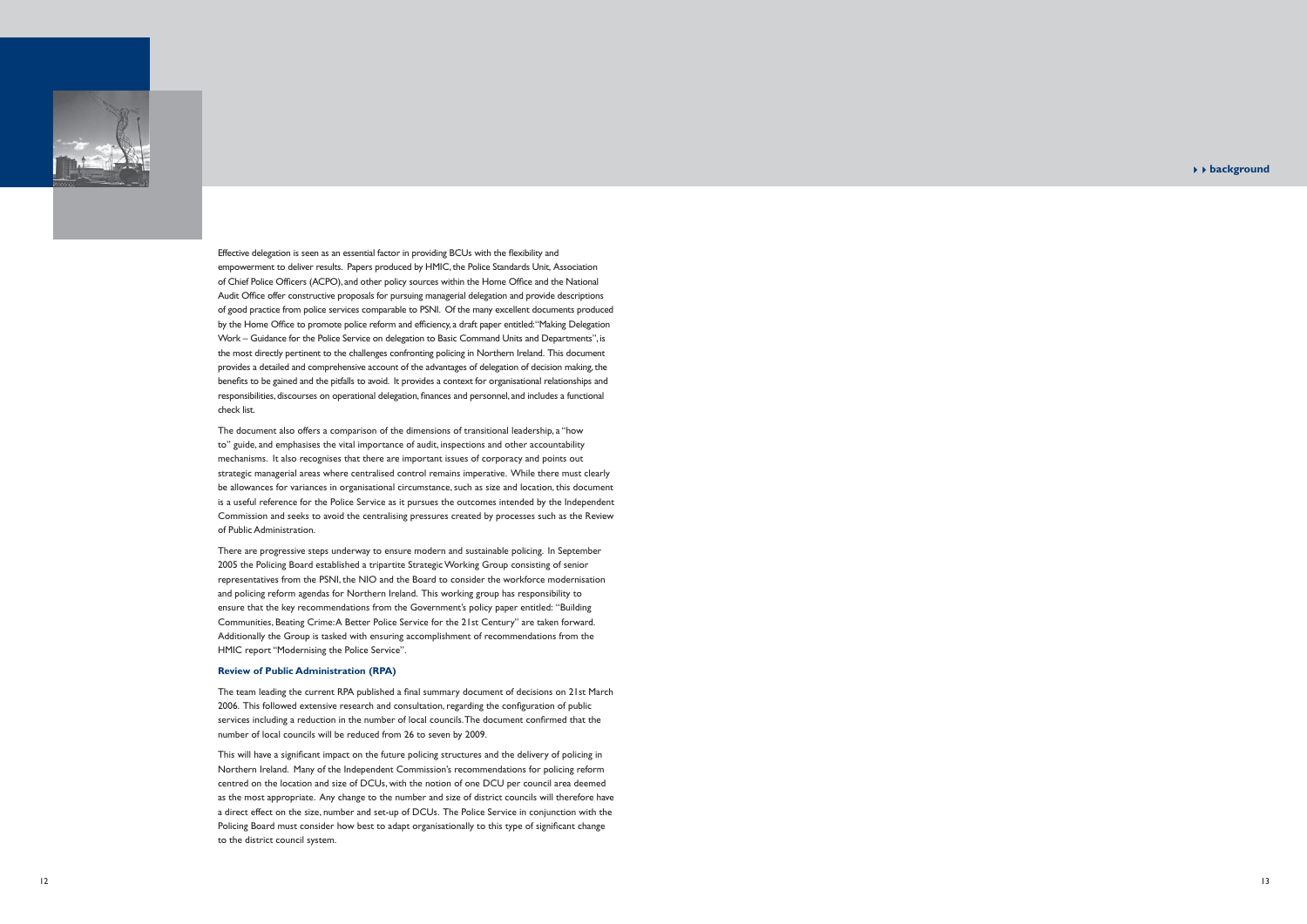# **devolution and accountability**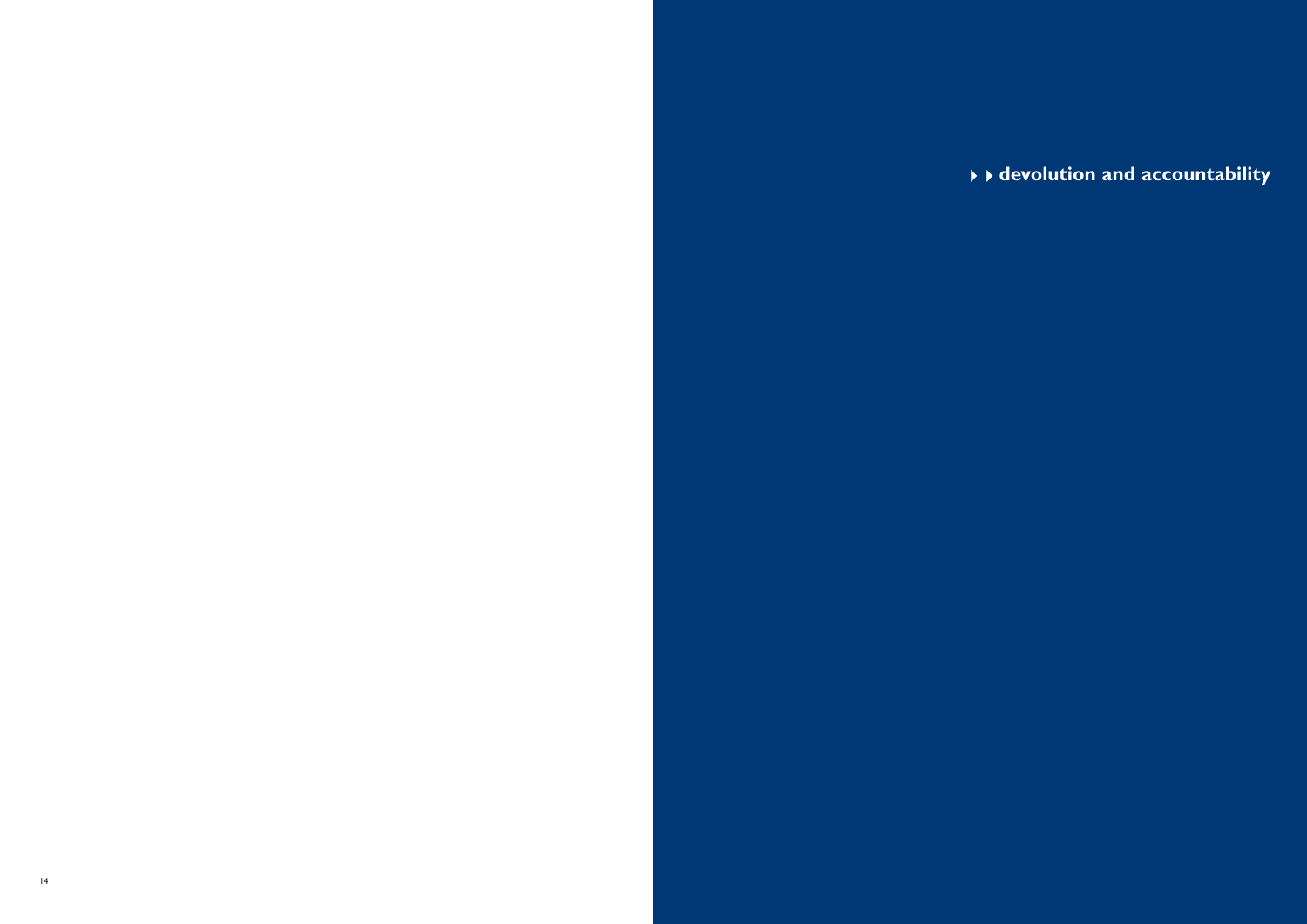### <sup>44</sup>**devolution and accountability**

#### **Remaining Issues**

Our evaluations over the past five years have indicated that while a process of devolution and delegation is taking place, a culture of fully devolved decision making remains a work in progress. In a devolved management structure it is imperative that all levels within the organisation understand their responsibilities and obligations and this is particularly the case with respect to senior managers and administrative or support departments. In the Police Service, the evolving relationship between the DCU Commanders and Headquarters departments is critical to the success of the overall devolution initiative. For these reasons the Independent Commission recommended that Service Level Agreements (SLAs) be established between Headquarters' departments and DCUs to ensure the development of mutual accountability and a service-oriented culture by HQ departments, along with an array of mutually negotiated expectations for service delivery. SLAs currently exist between DCUs and several departments including Finance, Crime Operations, Training and Crime Analysis. Other SLAs, including for Information Services, are intended, however experience to this point would imply that documentary agreements alone cannot ensure the required culture of support and service-orientation on the part of centralised departments.

To ensure success, the commitment of staff of the support services needs to change from the standard bureaucratic reaction of defaulting to centralised control, to a service culture with client-friendly attributes. At the same time, in order to ensure this type of culture develops, DCU Commanders must also fully comprehend Police Service policies in all their ramifications, accept their devolved responsibilities and respect the requirements for standards and corporacy in key areas. Commanders must also recognise their key role in establishing and developing workable and applicable PSNI policies while supporting the achievement of the organisation's strategic objectives. For a conventional bureaucracy, this conversion is as challenging and dramatic in its own way as the transformation of police operations moving from a security orientation to a policing with the community model.

Devolved authority brings with it an increased responsibility for accountable policing. The Independent Commission emphasised that organisational transparency was an important aspect of police accountability. In other words, the community should have some means to determine what its Police Service is doing and why. Greater transparency also translates into increased public confidence, and perhaps ever more active cooperation and participation. The Policing Board and the Police Service maintain an active programme of public affairs, which in itself contributes to the notion of democratic accountability. Publications include the Annual Reports of the Policing Board, Annual Policing Plans, Omnibus Surveys, and Independent Reports on Custody Visiting, together with a variety of topical media releases and special reports. Police Service and Policing Board websites are both well-designed and informative, providing access to meeting agendas, minutes and in the case of PSNI, policing plans and personalised contact information for senior managers and organisational leaders at all levels, including for all 29 DCUs. The Policing Board's Corporate Plan for 2005-2008 includes a commitment to building public confidence through accountability and accessibility.

> The second issue is the "expectation gap" and the fact that the public has yet to perceive any benefits from devolution in policing structures and processes. The Policing Board conducted four omnibus surveys of public perceptions commencing in October of 2004, with the latest report being issued in April of 2006. The survey instrument employed measures perceptions of police performance, confidence in fair and equitable treatment, and satisfaction with police patrols. Approval ratings for the Police Service have varied little since inception despite the many structural and programmatic improvements to service. After showing early improvement the factor measuring confidence in the Police Service's ability to provide an ordinary day-to-day policing service to the people of Northern Ireland has lapsed back to 2004 levels. Responses to a question intended to evaluate the performance of local police registered a positive early trend but this was not sustained. None of these returns reflect the degree of effort and determination invested by the PSNI in promoting and delivering policing with the community. While this is disappointing, it may reflect rising public expectations of the police, possible frustrations with the lack of a breakthrough in police relations with all communities, or an accurate evaluation of police performance as experienced by the public. This issue illustrates the continuing need for the Policing Board and Police Service to maximise the devolutionary principles espoused by the Independent Commission, so that local communities and local police feel empowered to deal with their local problems.



#### **Accomplishments**

The functioning of the District Policing Partnerships is a vital factor in affording public transparency, as well as in terms of the Policing Board devolving its own governance over policing to a more local level. In accord with the Policing Board's DPP Code of Practice, DPPs meet in public session a minimum of six times each year to receive the District Commander's report. This should consist of a summary of recorded crime and detection rates within the DCU/council area, and an update on specific issues that may have aroused the DPP's or the public's concerns or interests. DPPs have increasingly influenced the inclusion of local priorities into the annual policing plans of DCUs. Plans and reports are made available to the public in hard copy and on the internet.

During the latter half of 2005 the Board completed a review of DPP activities with recommendations improving DPP performance and attracting greater direct participation by the public. Members of the public, initially drawn from the memberships of DPPs, the Learning Advisory Council and the Prison Lay Visitor programme, have volunteered to attend police training sessions at Garnerville and other police training institutions. To date upwards of 66 people have observed police training. Preliminary indications are that the programme has received strong support.

Under sections 59 and 60 of the Police (Northern Ireland) Act 2000 the Policing Board has the specific power to call for reports from the PSNI and initiate enquires on any aspect of the PSNI's activities. This authority, and its judicious exercise, is a critical demonstration of commitment to democratic accountability. While there is ample evidence that the Board has exercised its functions as intended and with vigour since its inception, it has not yet relied on these specific powers in relation to any issue.

Within the Police Service biannual structured accountability reviews of all 29 DCU Commanders are conducted by their respective Regional ACC, as proposed in the Independent Commission's Recommendation 78. These sessions provide the essential scrutiny of a commander's stewardship of his or her DCU within the devolved management system. The priorities of each review are established in advance through analysis of DCU management reports and key performance indicators across the spectrum of operational and administrative areas. Members of the local DPP commonly attend the operational and community portions of these reviews, which provides them the opportunity of participating in a very direct and transparent accounting of the DCU performance.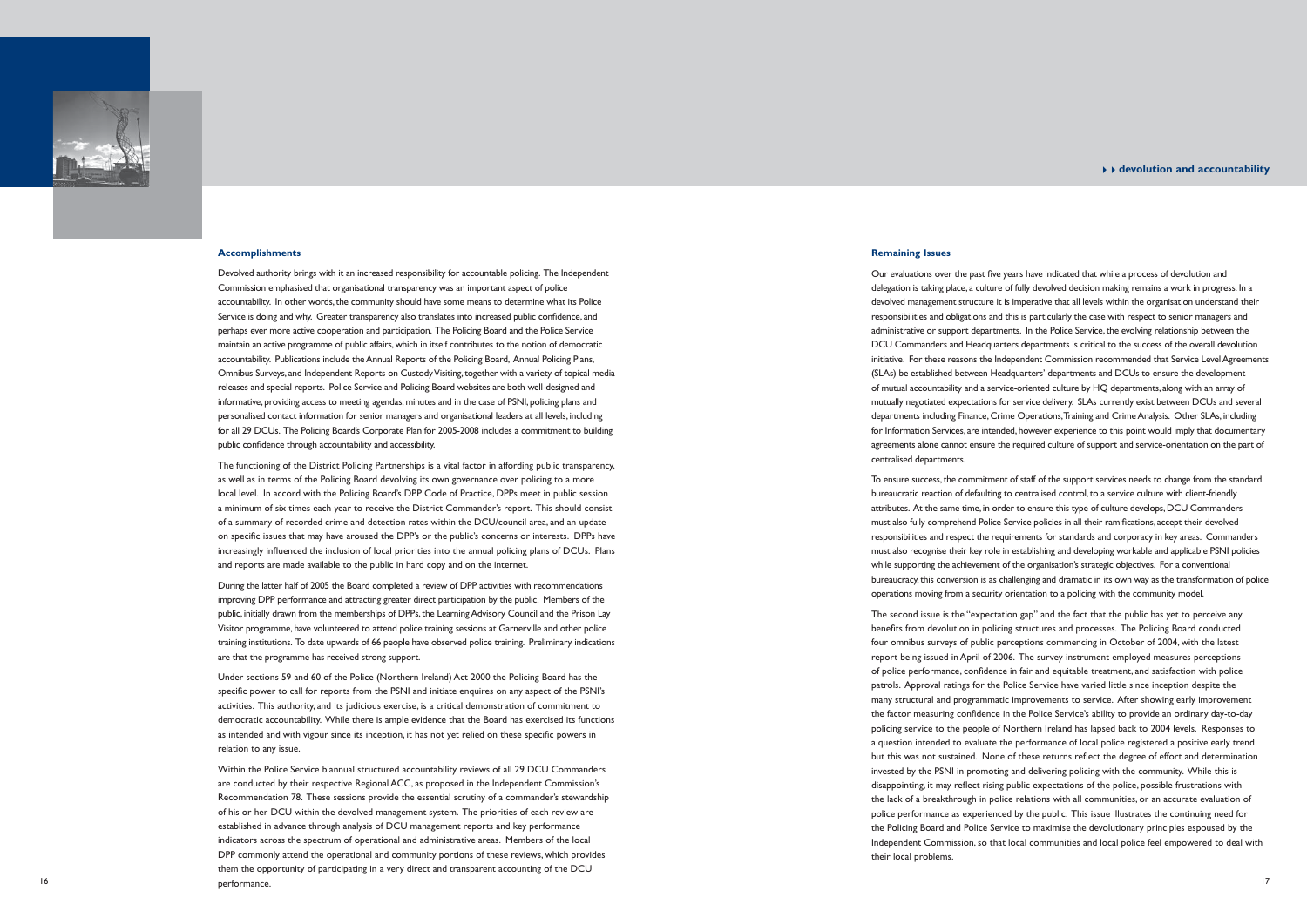

Another issue relating to devolution in policing concerns the role of the District Policing Partnerships and their part in delegated accountability. In the recent past the operation of DPPs has come under some criticism on grounds of apparent public apathy and sparse attendance. It would be a mistake to judge performance only on this basis, and it is important to recall that it is the representatives of the public, in the form of both independent and elected DPP members, who already represent and serve as a proxy for public views and objectives. It should also be borne in mind that the degree of interest in participating as a member of a DPP remains extremely high, despite continuing threats and intimidation, which in itself is a testament both to public interest and an understanding of the benefits of direct participation in policing. Public meetings of police authorities and community forums are common throughout the democratic world, and have many shared aspects. One of the most striking comparisons is that when the public is confronted with a contentious policing issue, halls will be packed with citizens. Correspondingly, when public levels of concern with policing are low attendance will fall precipitously. An investment in marketing the opportunity to directly address community concerns, coupled with the introduction of specific and local topics to attract interest, as well as invitations to advocacy groups, can serve to improve public attendance and input.

Public meetings are not the only means of ensuring police attention to local matters. DPPs are responsible for gaining the cooperation of a wide cross-section of the public in preventing crime. This involves consultation with non-governmental organisations, community groups and statutory agencies, and bringing findings back to consultation with the police. DPPs serve an invaluable purpose by connecting the police to the public and the public to the police, and DPP activities are a vital conduit for providing information on crime and disorder of local concern. Efforts to improve their function and promote their benefits to the public in every possible way should command the continuing attention of the Policing Board and the Police Service. The future restructuring of the DPPs which will result from the changes of the RPA will therefore represent a major challenge for the Policing Board and the PSNI.

Communicating the positive results of policing will remain an ongoing challenge. Policing in Northern Ireland operates in an environment that constantly questions and examines every facet of police activity. This is coupled with an ongoing requirement for all agencies involved in policing, particularly the Police Service and the Policing Board, to be ready to respond to the public and to the media. To its credit, the Policing Board appointed an external panel in 2005 to conduct an independent assessment of the Board's performance. The panel reported publicly in November of 2005, and made many salient observations and recommendations for improving the Board's performance. These were entirely consistent with the Independent Commission's intentions in this regard. Among the proposals was that the Board should review the amount of its business conducted in public and strive to become more effective in communicating to the public the work it is doing and its achievements. While lauding the robust style of questioning of the Chief Constable and chief officers, the panel suggested that the Board consider how more of these inquiries could be conducted in public to raise public awareness about the issues the Board was attempting to address. While all evidence suggests that the Policing Board is doing a thorough job of examining police efficiency and effectiveness, it is nonetheless desirable that this duty is not only being done but is seen to be done as well.

# 44**devolution and the structure of the police service**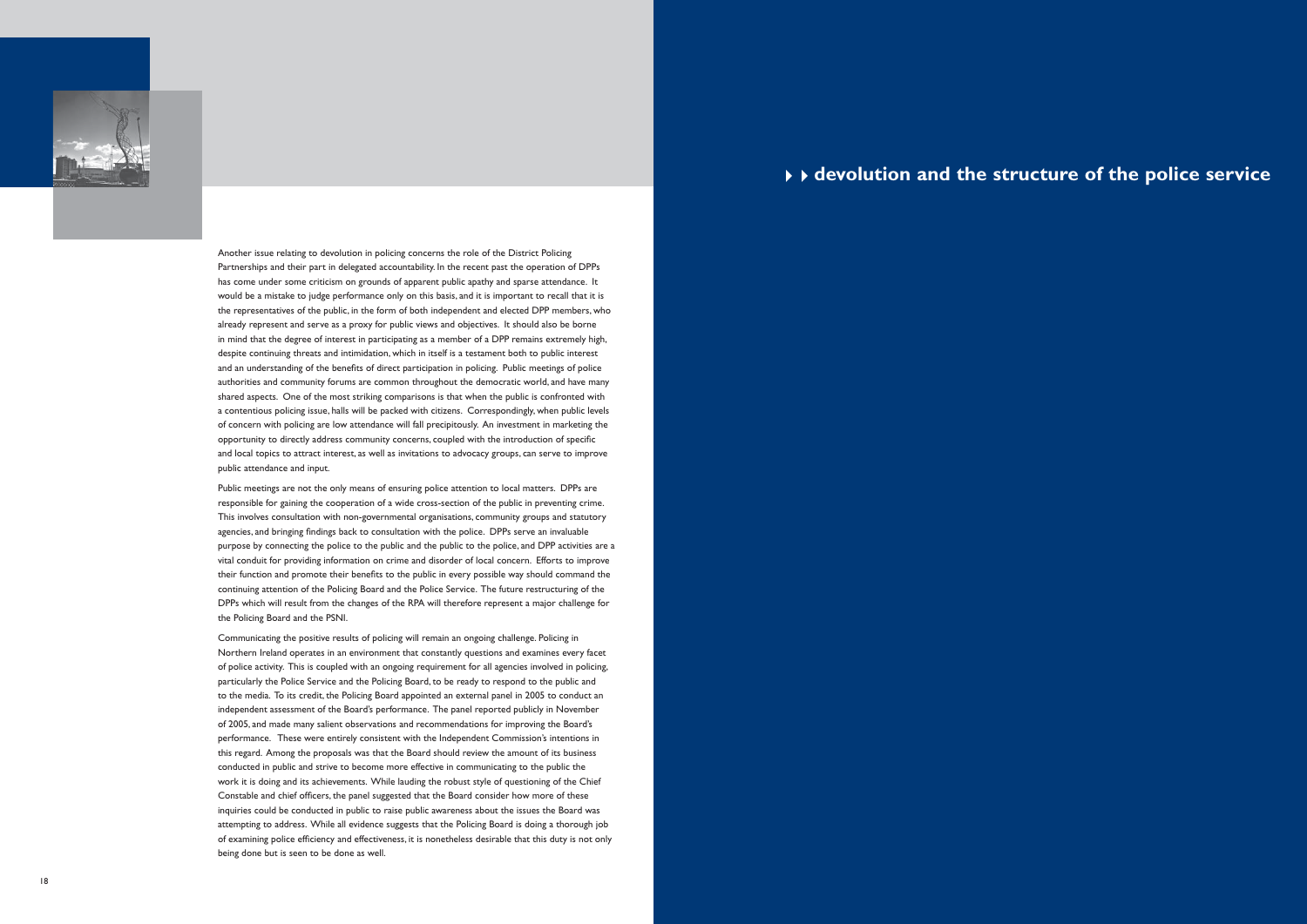## <sup>44</sup>**devolution and the structure of the police service**

won partnerships and a dutiful focus on local concerns. This effect can be minimised by the Police Service and Policing Board with due attention to the principles and processes of devolution within the new structures of the police service.

Supportive information technology (IT) systems are also a requisite element of a devolved management structure, speeding up and clarifying communication between managers and employees and providing rapid access to information, organisational policy and assistance if required. While slow to make progress in the initial years of implementation, the Police Service's IT programme is now beginning to deliver on the Independent Commission's ambitious vision. Changes dictated by the RPA may impinge on plans that were designed to service a structure of 29 DCUs. A compatible IT systems design should be included in plans accommodating to the RPA.

The Police Service is mindful of the HMIC publication, "Modernising the Police," a thematic inspection of workforce modernisation, the role of management and the deployment of police staff. PSNI adopted the HMIC definition of "front line" positions for measuring operational resources compared to "back office" allocations, establishing a front line policing target of 60% of total officer complement for the current year. As of April 2006 the actual was 65.38%. The Policing Plan 2006- 2009 includes a goal to take that figure to 72% by 2007-2008. Efficiency measures applied to back office operations hold promise of other reductions, implementing measures identified by the Anti-Bureaucracy User Group. In addition, all major functional units of the Police Service are charged with contributing to the Gershon efficiency target of 7.5% savings over three years. The impact of

While the PSNI is not unique in its challenges in downsizing Headquarters and devolving authorities, the issues of downsizing and devolution will remain and will be relevant to the RPA police restructuring. The Independent Commission recommended that there should be a slimmer structure at police Headquarters, one that reflects the shift of focus towards policing with the community and the delegation of responsibility to DCU Commanders, and permits a more rigorous and strategic approach to management. Numbers or percentage targets were not included and the specifics were confined to a recommended reduction to senior ranks, an objective achieved early in the change process. The Police Service then turned its attention to efficiency measures designed to shift police officer positions from Headquarters to DCUs, with mixed results. Ultimately 613 officers left Headquarters, mostly due to attrition or severance. Only 66 officers actually reported to a DCU. These developments were somewhat counterbalanced when Criminal Justice emerged as a major department of Headquarters, with a staff complement contributing to an increase in officers assigned there. Next, Criminal Operations expanded to take responsibility for a greater number of serious criminal investigations, resulting in the transfer of 213 officers back from the DCUs to Headquarters, although the investigators remain classified as "front line". Two regional command structures, Rural and Urban, were also created in order to ensure coordination and accountability of the DCUs.

The assignment of public order units, road policing and staff assistance to the two Regional Command structures, however logical, represented a step away from a fully devolved model. These many changes and movements of personnel made it impractical to assess actual progress towards slimming down Headquarters by number counts alone. Responsibility for achieving a slimmer Headquarters is now dependent on management of the Human Resources Strategic Plan.



#### **Accomplishments**

Responsibility for acting on the Independent Commission's recommendations initially rested with the Northern Ireland Policing Authority and the Chief Constable of the former Royal Ulster Constabulary. The Authority resolved that there should be one DCU for each existing District Council area, with coterminous boundaries. As recommended by the Independent Commission, an exception was made for a devolved relationship for service delivery in Belfast City, where four DCUs were created. With the advent of the Police (Northern Ireland) Act 2000, governance responsibilities were assumed by the Northern Ireland Policing Board. Currently there are 29 DCUs functioning under a Regional Command structure for Urban and Rural policing. It is a distinct credit to policing that despite operational demands, this major re-organisation was accomplished within 18 months, accompanied by a determined effort to devolve decision making for local policing to the appropriate level, stimulate and develop community partnerships, and deliver a range of devolved support services.

The Independent Commission observed that the changes envisaged in its report could only be achieved if the police management committed itself fully to the programme. Outside bodies can monitor, but cannot implement change or directly ensure that it is implemented. While stressing that the first priority must be to get the right management team in place, the Commission recommended that the Police Service leadership team include specialists in change management, and that a first priority should be to develop an orderly programme for change. The Policing Board and the Police Service responded by bringing about the progressive transformation of the chief officer and civilian equivalent group into a core team committed to introduce and adapt to change, and to installing a management culture based on performance and service delivery.

A "top-down/bottom-up" process of strategic planning was introduced by the PSNI management team, whereby Governmental goals and Policing Board priorities are transmitted down through the Police Service to DCUs, while eliciting an upward response in the form of objectives, performance indicators, targets and local objectives from DCUs. Returns from all 29 DCUs contribute to a final comprehensive Policing Plan for Northern Ireland, ultimately approved and communicated publicly by the Policing Board. Successive annual versions produced since 2002 reflect a progressive refinement of the process, particularly with the recognition of local community priorities and improvements to performance indicators.

#### **Remaining Issues**

The vision for local policing that was articulated by the Independent Commission, and reflected in the many achievements in policing over the past several years, now faces a further challenge in the form of the Review of Public Administration (RPA) and the certainty of another major organisational restructuring. The Government has communicated a reduction from the current 26 district councils to a total of seven. It is reflective of the Independent Commission's intentions that policing boundaries will be altered accordingly to maintain the principle of coterminous boundaries. Larger police districts offer advantages of greater operational flexibility and economy of administration, and consolidation is consistent with a trend in comparable jurisdictions. Nonetheless, the risk is that the drive for greater operational efficiency may adversely affect hard-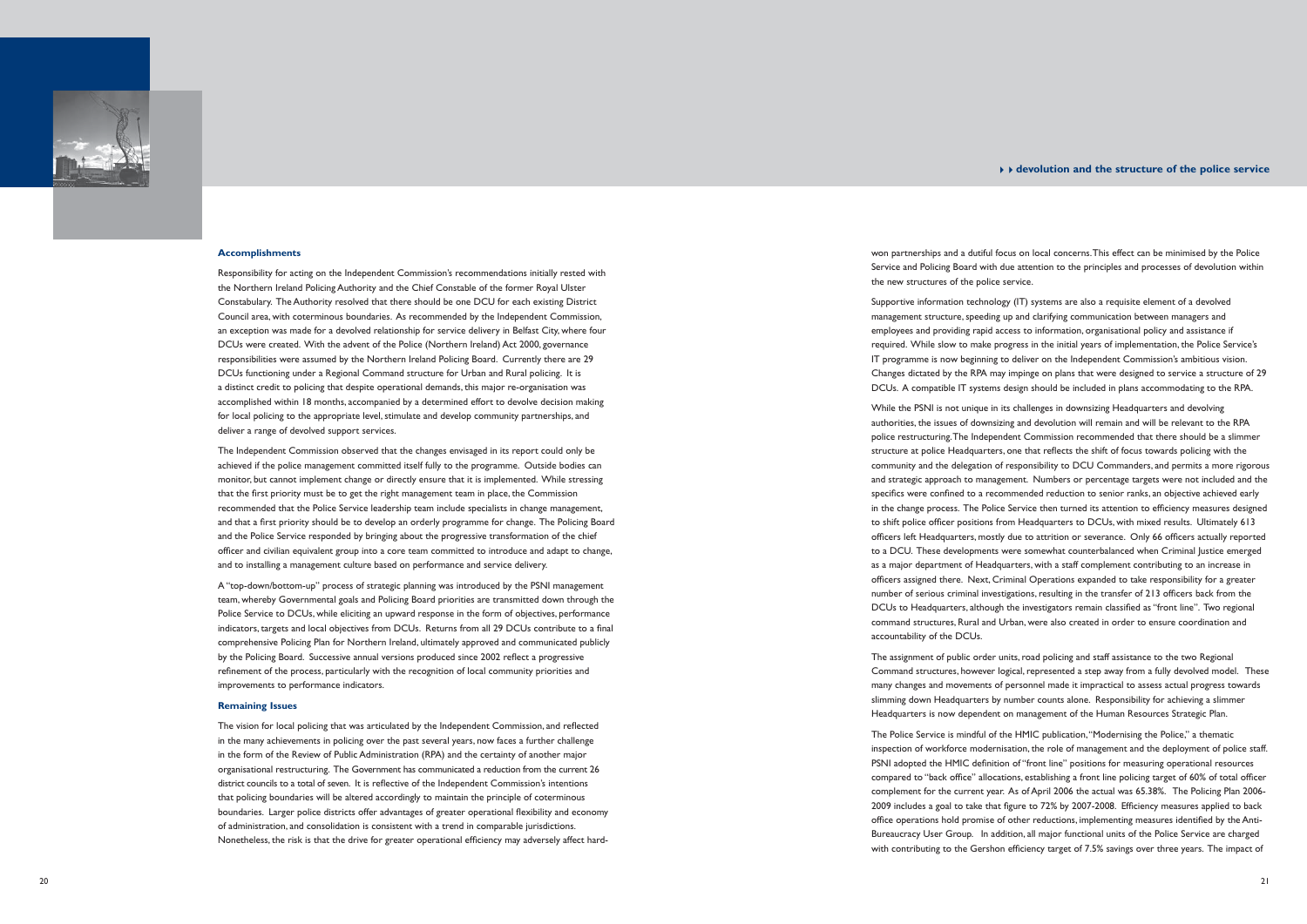

these various efforts should maintain focus on reducing administrative overburden at Headquarters. There remains a lack of clear understanding of the role of Headquarters departments versus the Chief Constable's vision for greater autonomy on the part of DCU Commanders. This is exacerbated by the natural tendency within a devolved management structure for the many operational priorities, now being generated by the various organisational levels, central, regional and district, to compete for resources and attention.

These are serious issues that will require the attention of the Police Service and the Policing Board. The most likely prospect is that, so long as Headquarters departments retain the capacity to direct and control the DCUs, they will continue to do so. Arguably, the reduced ability of the Police Service to meet its own objectives with respect to increasing civilianisation and the appropriate movement of civilian staff out of the Police Service are symptomatic of a lack of progress on other initiatives to reduce both the size and role of Headquarters. Adapting to the impacts of the RPA will present opportunities to address many of these issues, including the devolution initiative and the shift of resources away from Headquarters to a reduced number of DCUs. This should allow Headquarters and its departments to focus more on strategic and corporate issues.

# 44**devolution and operations**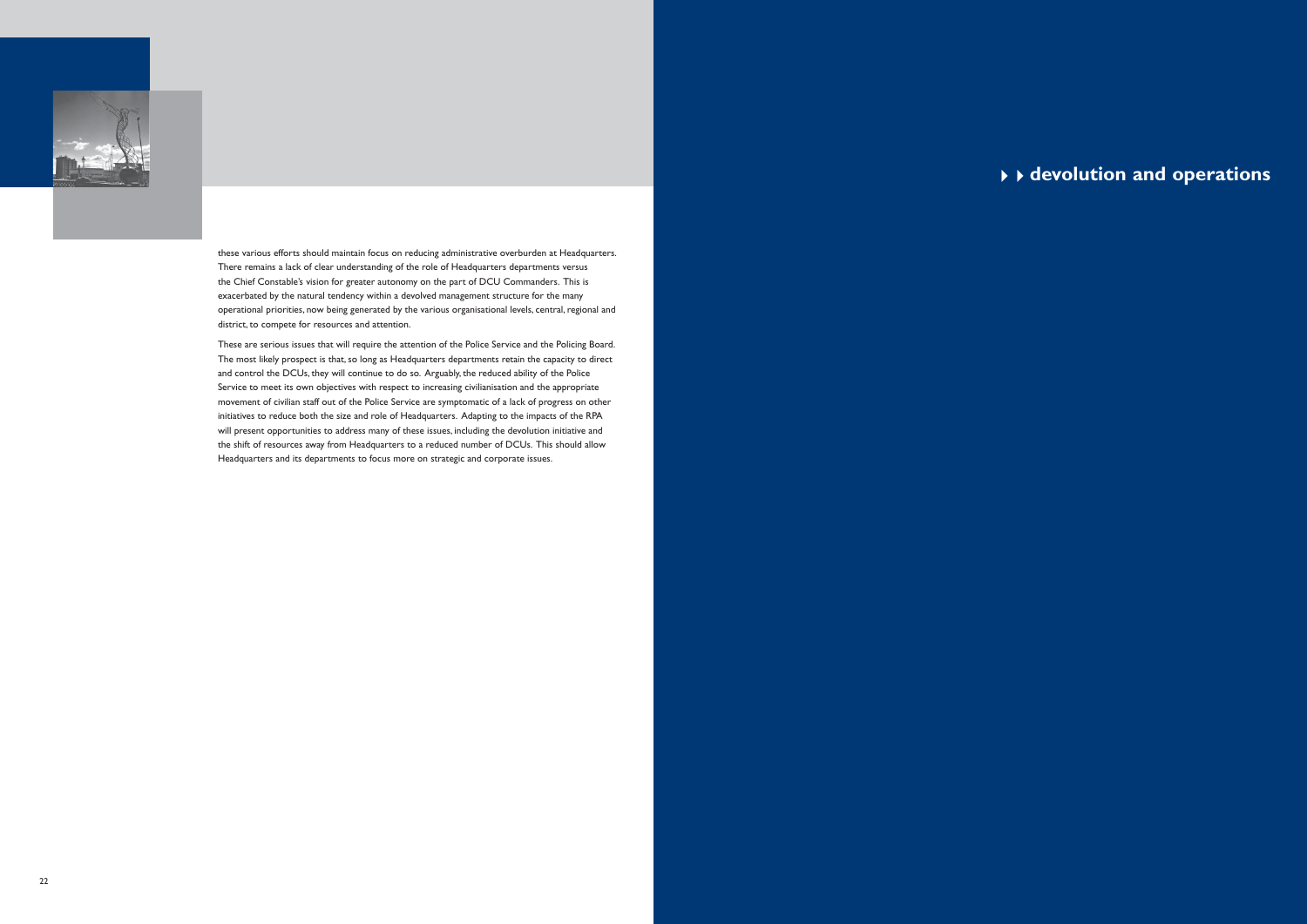patrolling ensures an emphasis on features eminently supportive of policing with the community, including partnerships, collaborative problem solving and re-assurance strategies aimed at reducing internal assignments away from patrolling and improving police visibility in the community. This and other reviews indicate that the Chief Constable and the Police Service are aware of the importance of continued devolution and community partnerships, and it will be important that the devolution initiative continues to be driven at the highest levels of the organisation, and that the Independent Commission's recommendations in this regard are fully implemented. The Policing Board will have a clear monitoring role with respect to the efficiency and effectiveness of any changes.

### <sup>44</sup>**devolution and operations**

Another operational issue that is frequently raised with respect to devolution is the impact on local policing that was the result of the recentralisation of detectives. The new Crime Operations Department formed in March of 2004 to build police capacity to investigate serious and organised crime, now has responsibility for investigations which include murder, attempted murder and sexual offences among others, as well as terrorist offences. Crime Operations is also responsible for the gathering and management of criminal intelligence. The current operational structure is compliant with ACPO guidelines and there is no disputing the compelling professional logic driving these

recent changes.

Nonetheless, the concomitant loss of talented investigators to DCUs, and with this the ability of local DCU Commanders to oversee investigations in their districts, has arguably adversely affected their authority with their respective communities. This could only be observed internally and externally to be a step back from the objective of achieving a fully devolved police organisation. This issue also illustrates the difficulties faced by the Chief Constable, in his task of resolving the tensions between a need for corporacy and the logical implications of a full devolution of decision making. Viewed from another perspective however, it may also illustrate the natural and possibly irresistible tendencies for centralised departments and a resourceful conventional bureaucracy to exercise control over DCUs and other field operations. This is a situation where the creation of larger DCUs with increased capacity, as a result of the RPA restructuring, may actually create an opportunity to increase the presence and visibility of local detectives in communities.



#### **Accomplishments**

A Best Value Review of the police patrolling was conducted by the PSNI in 2005-2006 and surfaced a number of issues. Its recommendations were wide-ranging and comprehensive, with many issues impinging directly on the status of devolution and delegation to DCUs. The report revealed a need for the continued improvement of the means and measures by which devolution is practiced through revisions to business processes. The focus on effective and efficient service delivery of

Central to the success of any effective policing with the community model is the decentralisation of decision making responsibility. This allows police commanders and individual officers to exercise greater autonomy, and shifts the focus of accountability to a much lower level. During the early stages of organisational change within the Police Service transitional policies provided DCU Commanders with the authority to manage their local operational and resource requirements. Successive policy and procedural initiatives affecting financial management and human resources have added impetus to this process. The guiding principles are contained in the Chief Constable's policy, General Order 35/2004, Policy on Devolution. This policy was issued in June of 2004 and describes a vision of the Police Service moving away from its traditional hierarchical structures, driving decision making down to the lowest appropriate and possible level.

As a principle of devolution and local accountability, the Independent Commission recommended that intelligence officers keep DCU Commanders well briefed on security activities in their districts and that DCU Commanders should be fully consulted before security operations are undertaken in their district so that community impact was considered. This important practice increasingly functioned as intended and despite some initial negative impact caused by centralisation of Crime Operations, the overall intent has been achieved. Although these specific recommendations will be impacted as a result of the Security Service assuming responsibility for national security matters in 2007, the principle of devolution has not changed. That means the DCU commanders should be aware of all policing activities impacting their communities, including those intelligence matters that have passed into the criminal domain.

#### **Remaining Issues**

The Chief Constable's policy referred to above acknowledges the importance of delegation in supporting the policing with the community philosophy, and it is imperative that this policy is implemented in every aspect. The Independent Commission signalled its understanding of the changing nature of policing by focusing on the neighbourhood policing team as the primary unit for service delivery. In essence this describes a "team-centred" rather than "constable-centred" system, which with proper team management ensures both continuity and flexibility. Recent developments in mobile communications systems coupled with an abundance of operational information, soon to be available to police officers at their finger-tips or through voice transmission, all contribute to improving the empowerment of front line officers. All these influencing conditions have occurred at what might be described as a fortuitous time, presenting an opportunity for the Police Service to progress towards the goals of policing with the community on a framework of a devolved but more capable organisation. This will only be achieved if the Police Service turns its attention to expanding the vital policy framework that will sustain the concept of devolution, particularly in the face of challenges such as the shift to larger DCUs under the Review of Public Administration.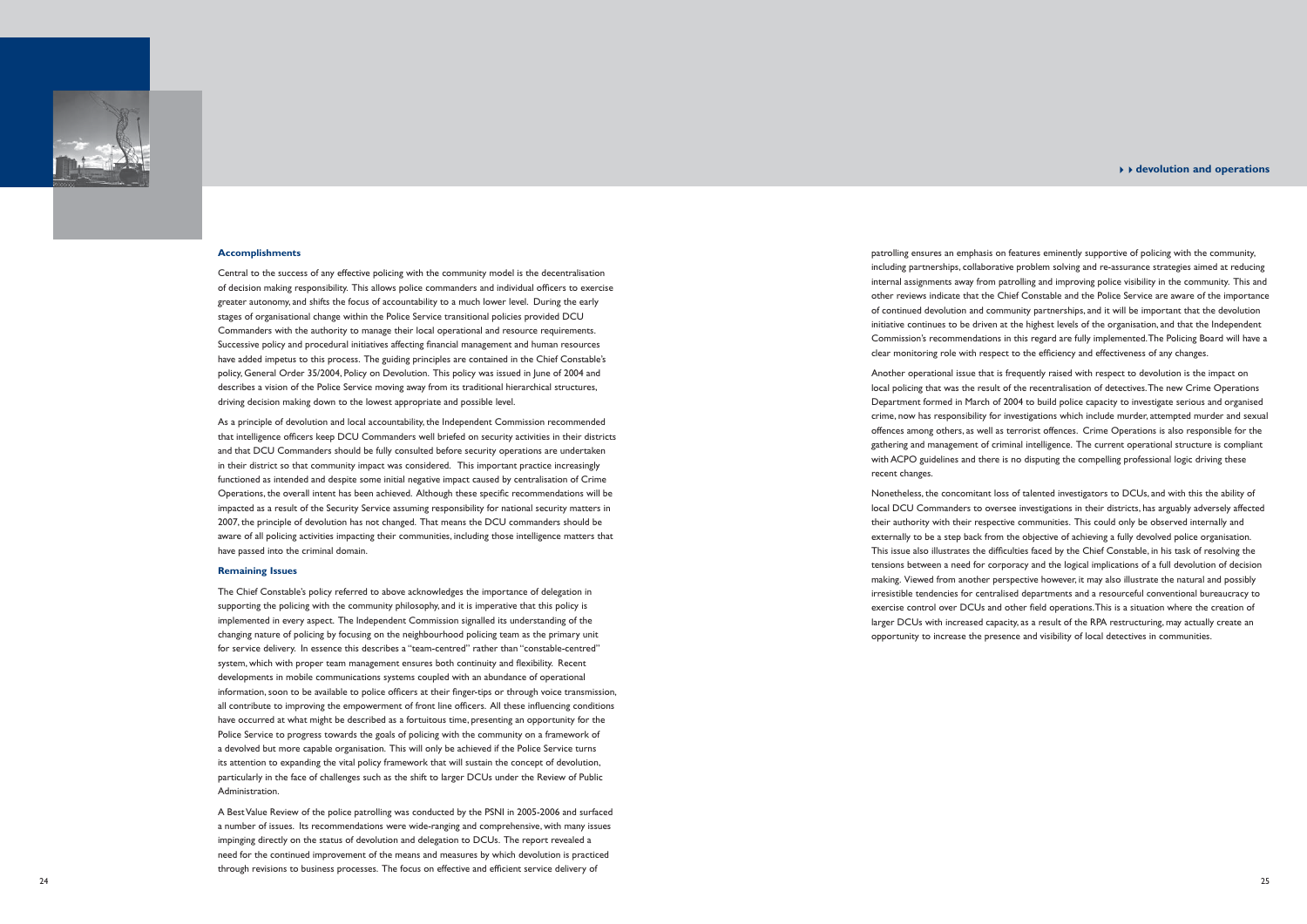# **devolution and finance**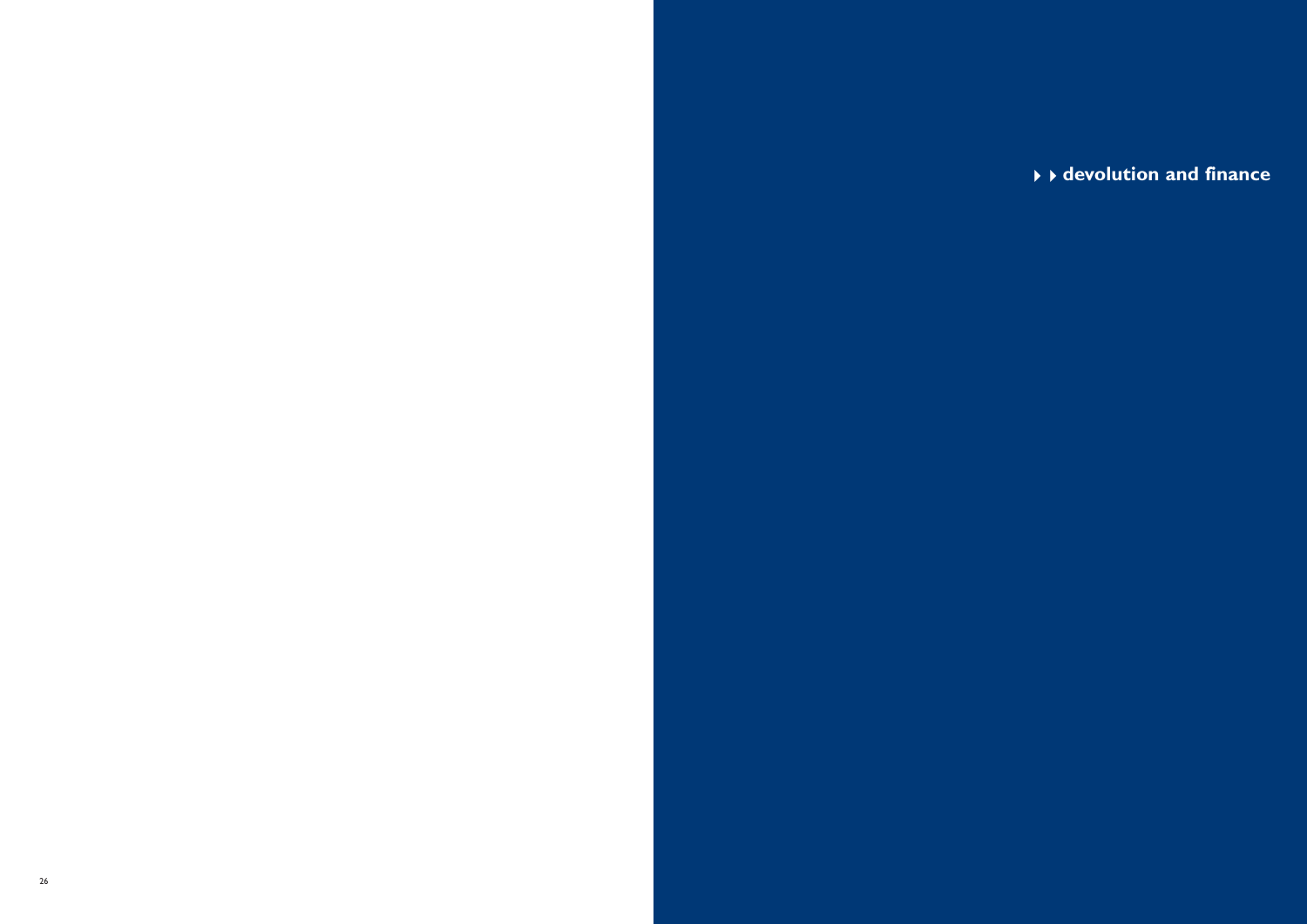#### 44**devolution and finance**

initiatives. These and other issues that have been listed illustrate that achieving the proper balance between Commanders in the field and central departments is not easy. They also illustrate that these inevitable tensions between the centre and the field are a normal and expected part of the organisation's evolution to a more decentralised structure.

The Best Value Review of Patrolling concluded that IT had to be controlled centrally as it is subject to a corporate strategy, and must be coordinated with strategic objectives and in compliance with procurement regulations, functionality, quality, cost, and health and safety concerns. The majority of funding for core IT projects and equipment has been provided by Patten non-severance funding and it was felt that this would be difficult to control other than by means of the current system, which seems a reasonable approach. In totality, the impact of recommendations of the Best Value Review of Patrolling would create more local flexibility in budgetary control as well as more decision making authority over devolved budgets. In circumstances such as purchasing, legislative or regulatory changes may be required to accomplish organisational goals, and a robust implementation process will be needed.



#### **Accomplishments**

Finance Department led the way in the introduction of policies and procedures that increased the administrative authority of DCU Commanders, extending decision making over budgets and procurement among others. Business Managers were posted to DCUs to take responsibility for budget development and the day-to-day administration of local policing budgets. Currently 87% of the police budget, including salaries, is devolved to DCUs with plans for progressively more authorities to be devolved. The extension of local financial management is included in the Policing Plan 2006-2009.

Since introducing devolved budgets the Police Service has reported that its expenditures are within the limits of budget appropriations, something which had not occurred in the many prior years when spending was heavily impacted by the unpredictability of the security situation. While this performance was admittedly accomplished in conditions of increasing normalcy, this should not detract from the credit due to DCU Commanders, who accepted their responsibilities and employed the new expenditure controls entrusted to them as intended and with solid results.

#### **Remaining Issues**

There remain institutional barriers to the further delegation of authority such as those represented by established Governmental financial controls. These are beyond the authority of the Chief Constable to influence. For instance, DCU Commanders favour the greater use of local suppliers for efficiency reasons, and to promote community engagement. Existing Government restrictions require conventions such as comparative estimates, minimum insurance coverages and demands for market-tested solutions. This tends to marginalise smaller local firms, as does a Police Service requirement for security reviews. There is currently a  $£1,000$  limit on local purchasing without constraints. Coupled with local and corporate requirements for security reviews, formidable barriers continue to exist before the Independent Commission's goals for financial delegation can be fully realised.

As an example, the Best Value Review of Patrolling called for the full delegation of vehicle budgets including associated purchases and running costs, more control over establishments, and the need to formalise an operational contingency budget. While salary budgets for police officers and civilian staff are devolved, Commanders do not feel a sense of control over amounts or payments. As might be expected, the report observed that the first priority of the DCU management team is always focussed on operational needs, and budgetary aspects are sometimes overlooked. New operational requirements are introduced locally and centrally, without consideration for budget implications. Budget adjustments can be imposed by either the Government or the Police Service, and may occur in mid-year.

This can be disruptive of planning at the DCU level, as Commanders are powerless to object and must find solutions within their own means. Police overtime is also subject to ad hoc and regional diversions, often at short notice, with DCUs being obliged to perform. Other problems include personnel reassignments which affect budgets developed either by the Region or Headquarters without prior warning to or consultation with the DCU and overtime budgets may be reduced to cover unexpected Regional contingencies. Other issues relate to the terms of virements between accounts and the authorities related to them, control over accrued savings, police and civilian pay, transport services, supplies, training, and a budget for policing with the community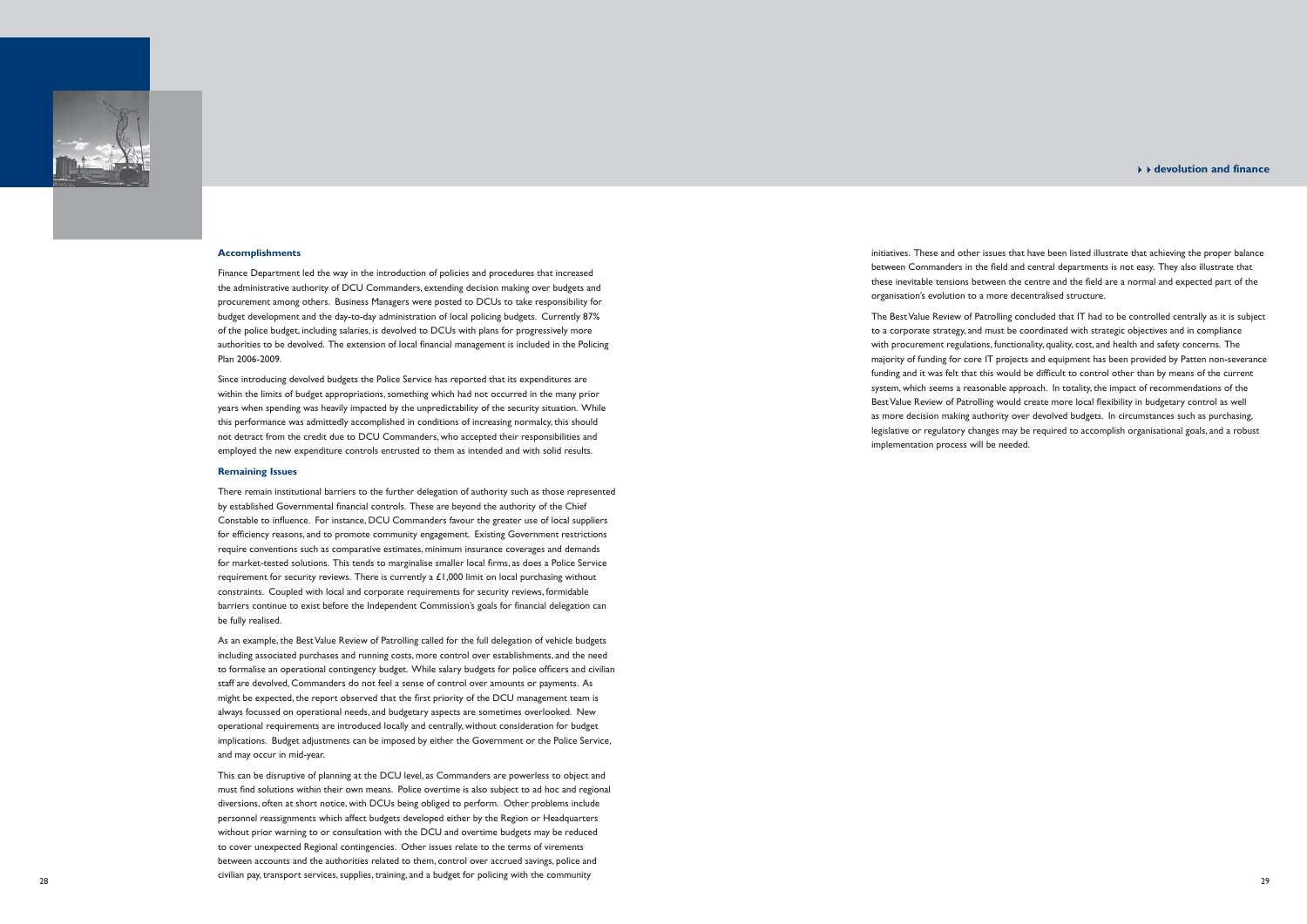**devolution and human resources**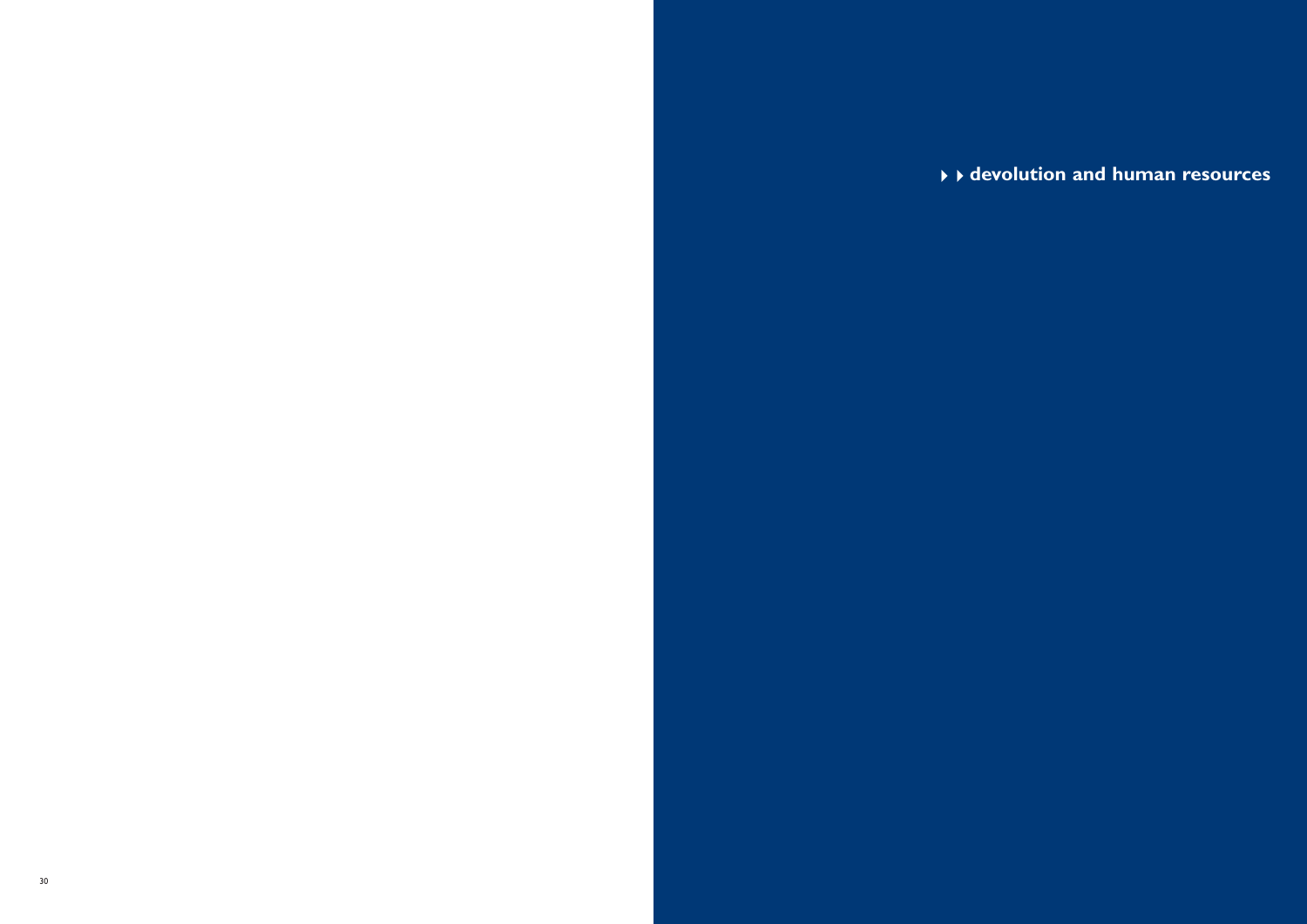#### 44**devolution and human resources**

in particular. Such transfers can remove key officers from a DCU, often at inopportune times, while new officers can be assigned centrally to a DCU without regard to timing or budgetary implications. Headquarters recently negotiated a new devolved decision making agreement with Urban Region, designed to allow the Region considerable latitude to re-deploy officers and direct the transfer process. This agreement has the potential for extension to other areas, particularly when the consolidation of DCUs occurs under the RPA. The annual performance appraisal process is also a component of the devolved management system. Following a recent HMIC review of the appraisal process the Police Service is in the process of revising the assessment instrument.

It is desirable that DCU Commanders be granted more discretion over selections and transfers, although not to the detriment of legitimate corporate strategy and standards. At this time there are no definitive or authoritative police management guidelines for achieving the appropriate balance. This has the effect of making the Police Service somewhat of a pathfinder in this regard, and developments within the PSNI will doubtless be analysed by many other police services. The Police Service has defined the next steps in the devolution of budgets and procurement and if commitments are met this function should meet the terms of the original vision. In the field of human resources there is less clarity of means and methods.



#### **Accomplishments**

In the initial deployment of resources to support DCU Commanders in carrying out their devolved responsibilities, Personnel Managers were assigned to the larger DCUs, with shared staff arrangements extended to the smaller districts. Decision making over the operational deployment of personnel within DCUs was delegated to local Commanders consistent with the Independent Commission's Recommendation 76. Of less certain status is the implementation of Recommendation 54, which proposed that community consultation should be part of the decision making process on how best to balance resources between static posts and mobile patrols.

PSNI Human Resources recently launched an extensive addition to the Police Service's intranet, providing detailed policy information in a user-friendly format on all facets of management affecting both police and civilian staff. The delegated authority of DCU Commanders over human resource matters is spelled out in detail. This feature has the potential to achieve much in terms of stimulating administrative problem solving and ensuring that Headquarters is sensitive to issues at all levels of the Police Service.

Establishing a proper balance of responsibility and authority on the movement of police officers between DCUs, Regions and Departments is more difficult to achieve. As DCU Commanders became accustomed to accepting their responsibility for achieving results, they have become increasingly critical of the lack of consultation generally, and the lack of control over staff transfers

A Managing Attendance policy delegating responsibility and accountability to DCUs for sickness and absence levels was first introduced in 2001. In July of 2003 the Police Service issued three more General Orders providing updated guidance to all commanders, supervisors and staff on every aspect of PSNI sickness absence policy. A Distance Learning Module and a lesson plan were released concurrently for the assistance of line managers. The devolved management system provides a comprehensive break-out of all categories of sickness absence, including officers injured on duty as a separate category. Sickness absence rates were driven down from base line figures, with the greatest improvement registered among regular officers. Although targets for further improvements are embodied in the current Policing Plan, this success is evidence of the potential success of an appropriate devolution of control within a human resource domain.

The Police Service conducted a cultural review in April 2005 in order to gain an understanding of the attitude of police officers and support staff. Once results were analysed the Police Service chose to concentrate its efforts in five main areas: roles and responsibilities, empowerment, management, diversity and communications. The Chief Constable concluded that effective delegation is not yet happening consistently across the organisation and that if this element is not addressed the net effect would be that decisions would continue to be made through the rank hierarchy, rather than at the lowest appropriate level. Aside from negative effects on the management of priorities by senior officers, this would also limit the speed and effectiveness of decision making overall, particularly with respect to the lower organisational levels. On the positive side, Chief Inspectors, Inspectors and Superintendents rated levels of empowerment as relatively high. The fact that the survey was conducted, and the positive response by PSNI senior management, reflect an increasingly risk tolerant and resilient organisational culture which is willing to submit to self-examination and policy correction.

#### **Remaining Issues**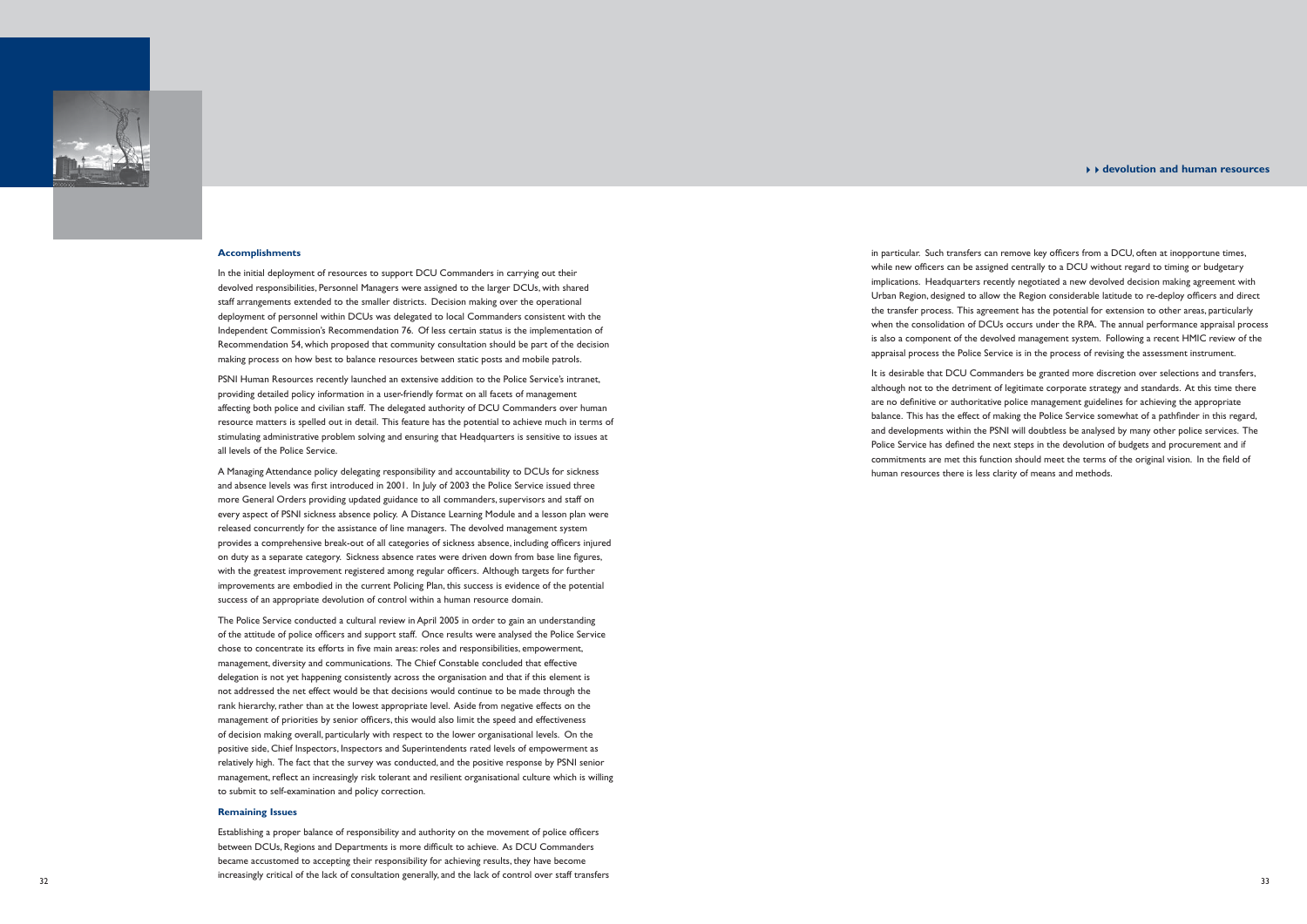**devolution and training & development**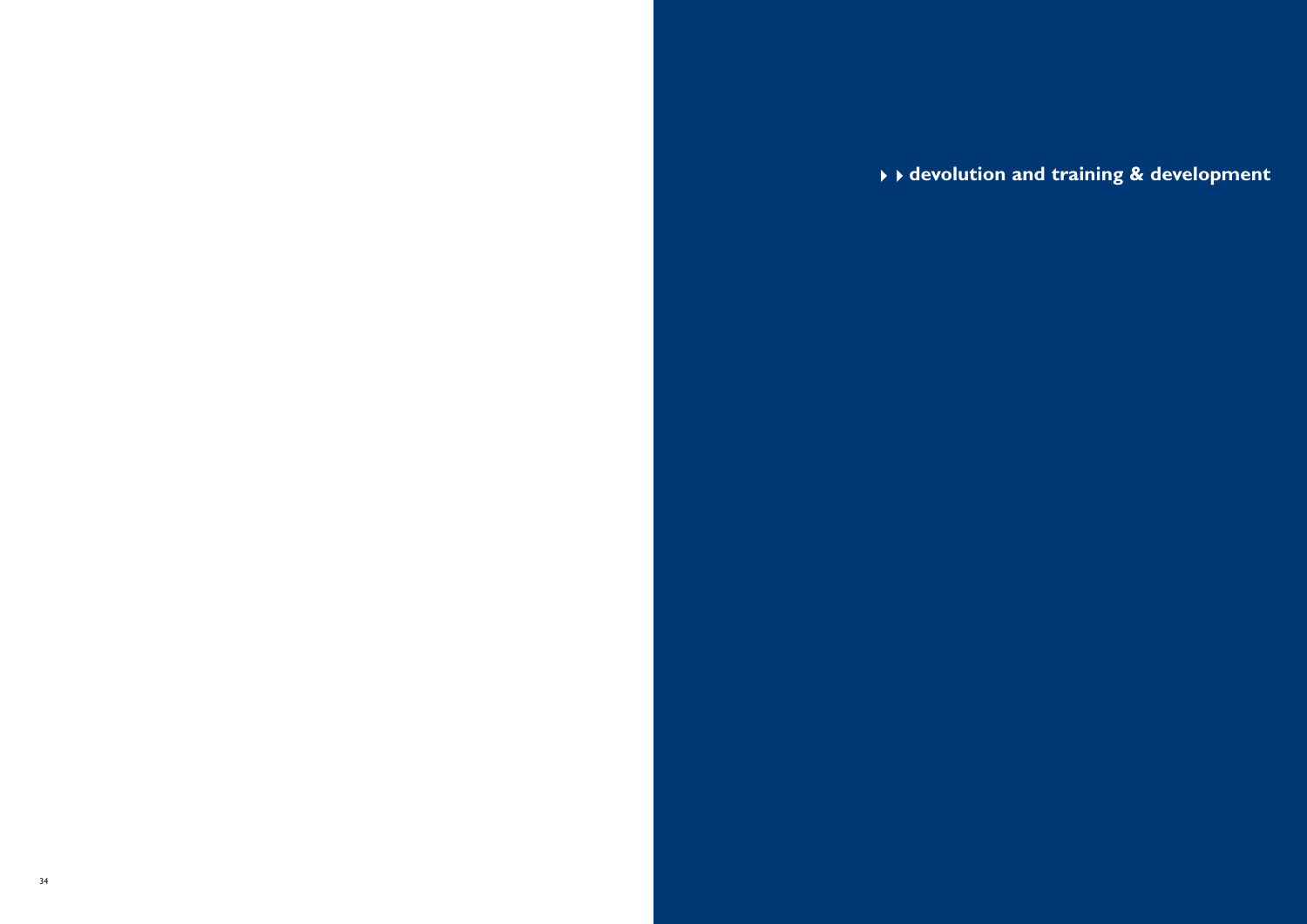It is not clear at this time how many DCU trainers will be required under a revised DCU structure which will result from the ongoing RPA. This in turn affects the degree to which officers in these essential positions can acquire training in order to maintain their often rigorous operational commitments. Despite the existence of an SLA there is some doubt that the role of DCU trainers has been satisfactorily resolved, a concern which is shared by HMIC. It will be important that the newly aligned larger DCUs have the local training capacity to meet community and DCU needs, as well as the significant requirements of larger organisational training needs.

Frequent management workshops were proposed so that managers could discuss and develop with each other how best to reshape the organisation. Since our oversight evaluations have begun the Police Service has conducted workshops on a variety of operational and administrative issues. There are still officers assigned to Neighbourhood Policing Teams who have not received any formal training in policing with the community. This seems to be an anomaly which cannot be readily explained. In addition, although work on a pilot citizen's course is completed, this recommendation has not been implemented fully. Aside from any other benefit, the course is one more way in which the Police Service can increase its transparency as well as working directly with members of the community consistent with a devolved style of operation.

Continuity and sustainability in training are an issue. There are now more than 2,000 police officers with less than five years service. Progressive early retirement programmes have left the PSNI with an officer corps which is therefore still developing its managerial expertise and confidence in working with devolved responsibilities, all conditions which call for the vigorous maintenance and periodical rejuvenation of the training and development programme. Unfortunately, the absence of stable leadership in the position of Director of Training has become a chronic problem in its own right, and continuity and sustainability should become a major focus of effort for the Policing Board and the Police Service.

Training and development is often called the engine of change. To employ this analogy further, the Police Service's future capacity may be in peril through the lack of preparation of middle managers to assume future organisational responsibilities. The new "super DCUs" which will be the result of the RPA will require and can only function when DCU Commanders possess all the necessary sophisticated knowledge and skills to achieve their objectives. In addition, supervisors and front line officers at all levels will continue to require training and "mentoring" to take full advantage of the new structure of delegated decision making.

The Police Service developed a purpose-designed Beat Officer Course for Sergeants and Constables assigned to Neighbourhood Policing Teams. This was in part intended to encourage local decision making by front line officers. The course is delivered by the Police College's Operational Development Programme, and includes among other things policing with the community policy, the use of problem solving folders and the development of local partnerships to assess the root causes of public disorder and criminal activity.



#### **Accomplishments**

The Independent Commission envisaged the evolution of a different management style within the Police Service to encompass devolved budgets, authority and decision making. Consequently, the need for training and learning in support of this new style became critically important. One response was the development of a Centre for Leadership designed to provide an understanding of leadership perspectives, promote empowerment and encourage an ethos of performance management. The introduction of the Leadership Grid Module has enabled participants to develop skills in leadership, personal management, problem solving and team effectiveness, and is open to all personnel. In collaboration with Centrex, the Police College incorporated the Centrex training module introduced under the title: "Core Leadership Development Programme". This provides an opportunity to develop a leadership learning model that addresses the needs of post-probationary constables, sergeants, inspectors and police civilian staff of equivalent rank. The Police College also included a number of existing developmental courses for Superintendents, Chief Superintendents, ACCs and civilian equivalents. Programmes include a Certificate in Police Leadership Skills, a Professional Certificate in Management, a Professional Diploma in Management and a Master's in Business and Public Administration. Programmes are accredited through the Chartered Management Institute.

The Independent Commission encouraged the introduction of targeted training services to DCUs and Headquarters departments. The development of Service Level Agreements (SLAs) was recommended as a way to commit both parties to cooperation in the provision of training, while allowing Training Branch to maintain training standards and support for corporate objectives such as policing with the community and human rights. In May of 2005 the Police Service ratified General Order 13/2005, District Training, which extended a pre-tested SLA to all 29 DCUs. SLAs between the Police College and DCU trainers are monitored at three-month intervals by a sub-group of the Learning Advisory Council. In a good example of its own important role in monitoring police training, the Policing Board is coordinating the efforts of DPPs to establish their own training SLAs with DCU Commanders.

#### **Remaining Issues**

Management training is not only a key requirement for existing police supervisors, but it is also strategically important for the cadre of recent PSNI recruits who will soon occupy supervisory positions themselves. These individuals represent the future leadership of the Police Service, and management skills will be required in order to sustain the environment that is being shaped through an increasing delegation of authority. The Independent Commission recommended that all police managers should have management training, as appropriate, and that every manager should at some stage of his or her career complete a management course in a non-police environment.

## 44**devolution and training & development**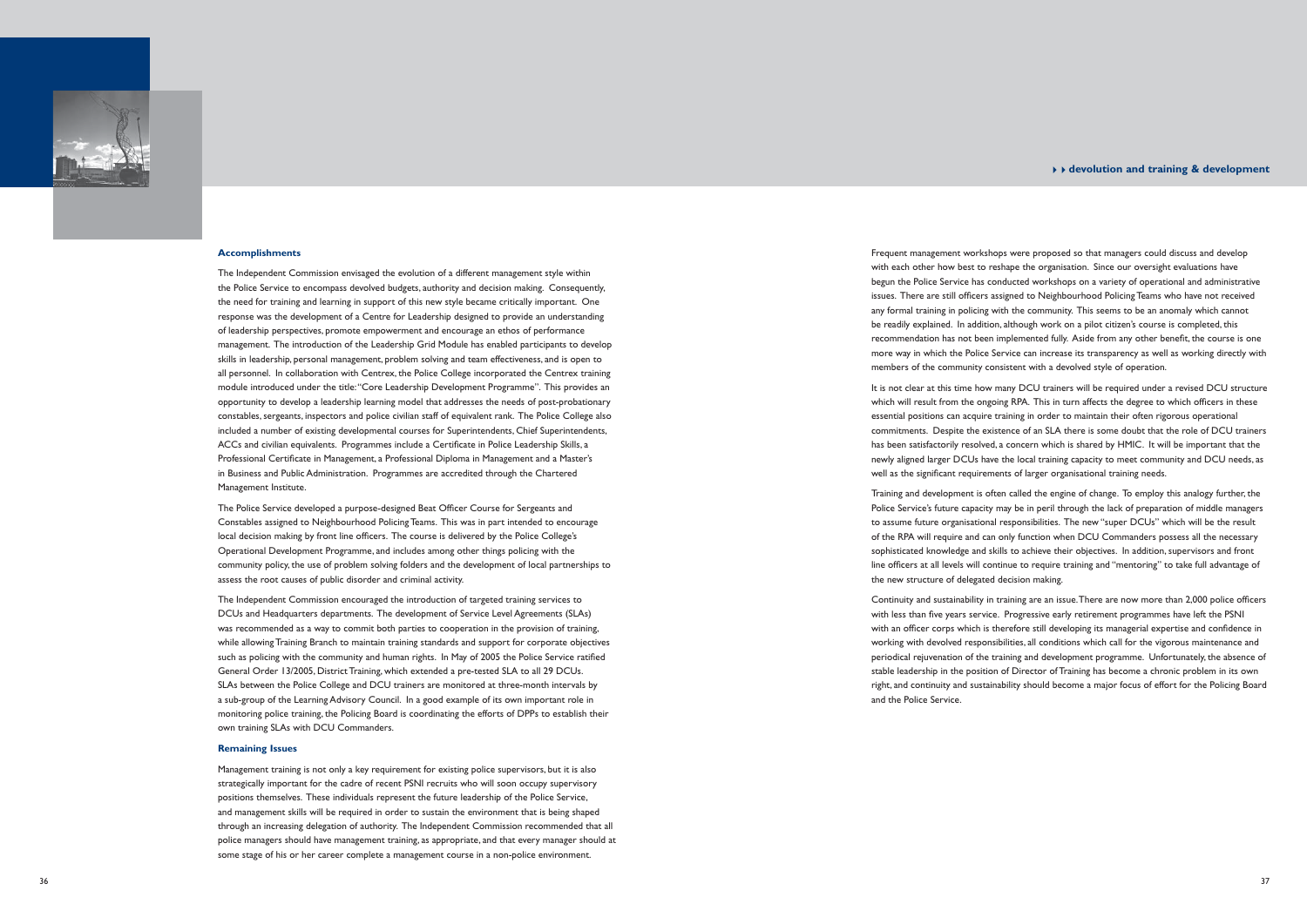**future challenges**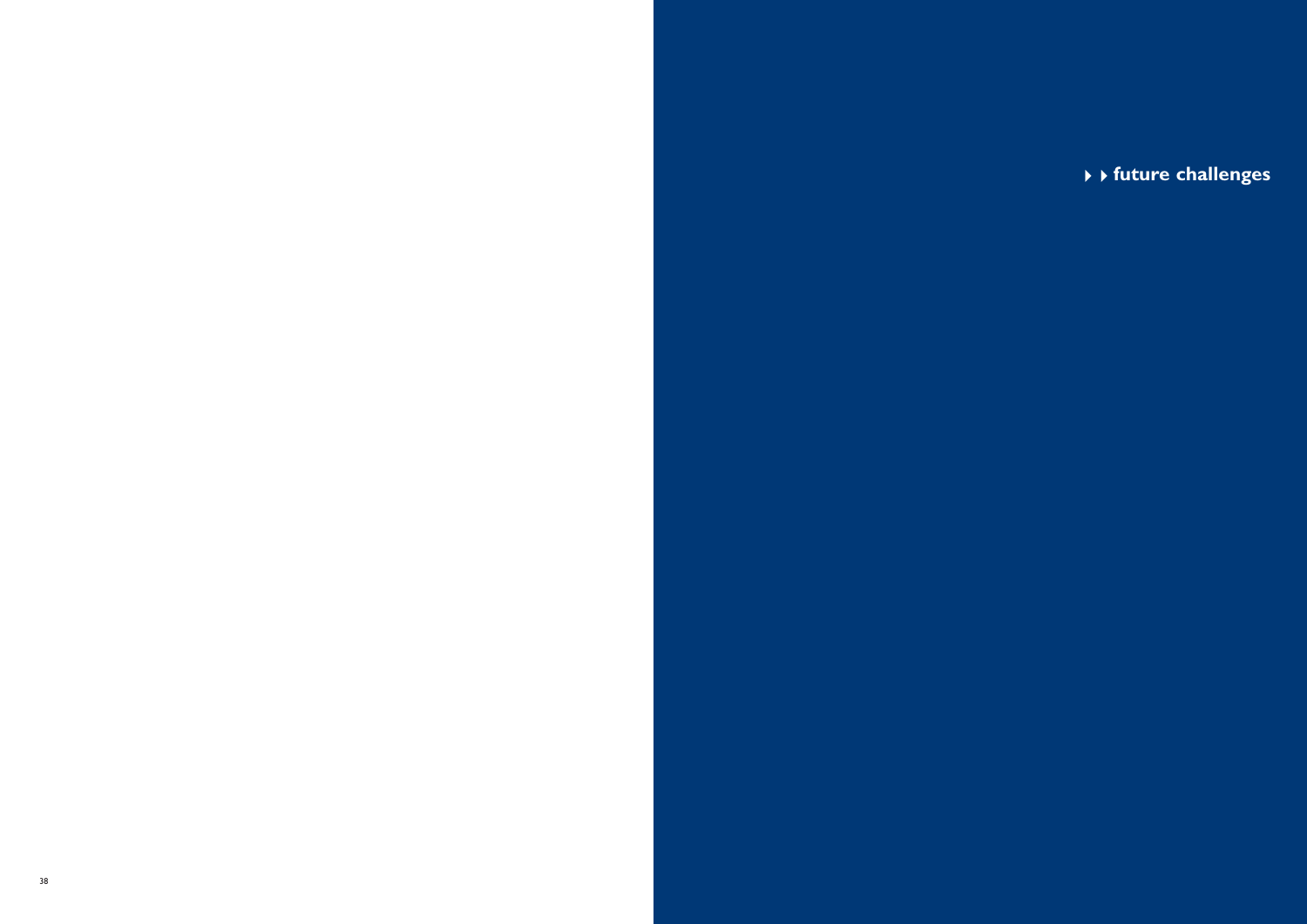

### **The Review of Public Administration**

Aside from any other impacts, the ongoing Review of Public Administration will have a major impact on the Police Service and its methods of service delivery. The reduction of DCUs from the current 29 down to eight (this assumes Belfast being split into two DCUs) will in itself pose significant challenges to the organisation, and will require the kind of consultative and supportive decision making structure intended by the Independent Commission if it is to succeed. This is arguably one of the biggest challenges faced by the PSNI in recent times, and in terms of its structural impact at least approaches the challenges which the Police Service faced in implementing the Patten policing reforms. It is important to note that this also represents an opportunity to combine the efficiency gains resulting from restructuring with the benefits of devolution in policing.

In the six years since the major policing reorganisation was commenced the principle of having coterminous DCUs and district councils has proven to be extremely successful in connecting policing strategies and allocation patrol patterns with local concerns for public safety. While there is no denying the advantages offered by merging district council areas for the sake of both governance and policing efficiency, adapting to the RPA has the potential to at least temporarily disrupt local police and community relationships, relationships which have been developed and carefully nurtured by all concerned over a long period of time. There is also an inherent risk to the decision making authority of the leadership of neighbourhood policing teams, as DCU Commanders grow more geographically distant from their neighbourhoods and their local policing partners. If care is not taken to sustain community influence and flexibility of operation at the supervisory and middle-management levels, the increasingly attentive response shown by the Police Service to community needs may become a potential casualty.

The cycle of policing reform and change begun by the Independent Commission in 1999 called for the police leadership team to produce a programme for change, to be presented to the Policing Board, and which should be reviewed periodically with the Board. No less effort should be devoted to the challenges presented by the RPA. Transformation to this new order will challenge the ingenuity and commitment of the PSNI to the original goals for a devolved system of policing. The merger of districts will also present a formidable challenge to the Policing Board and the Police Service to sustain public confidence in policing, by providing a forthright and complete public explanation of how plans to combine existing DCUs will affect local relationships and partnerships with the police, how the visibility and responsiveness of the police will be increased, and how the DPPs will be organised in the future.

44**conclusion**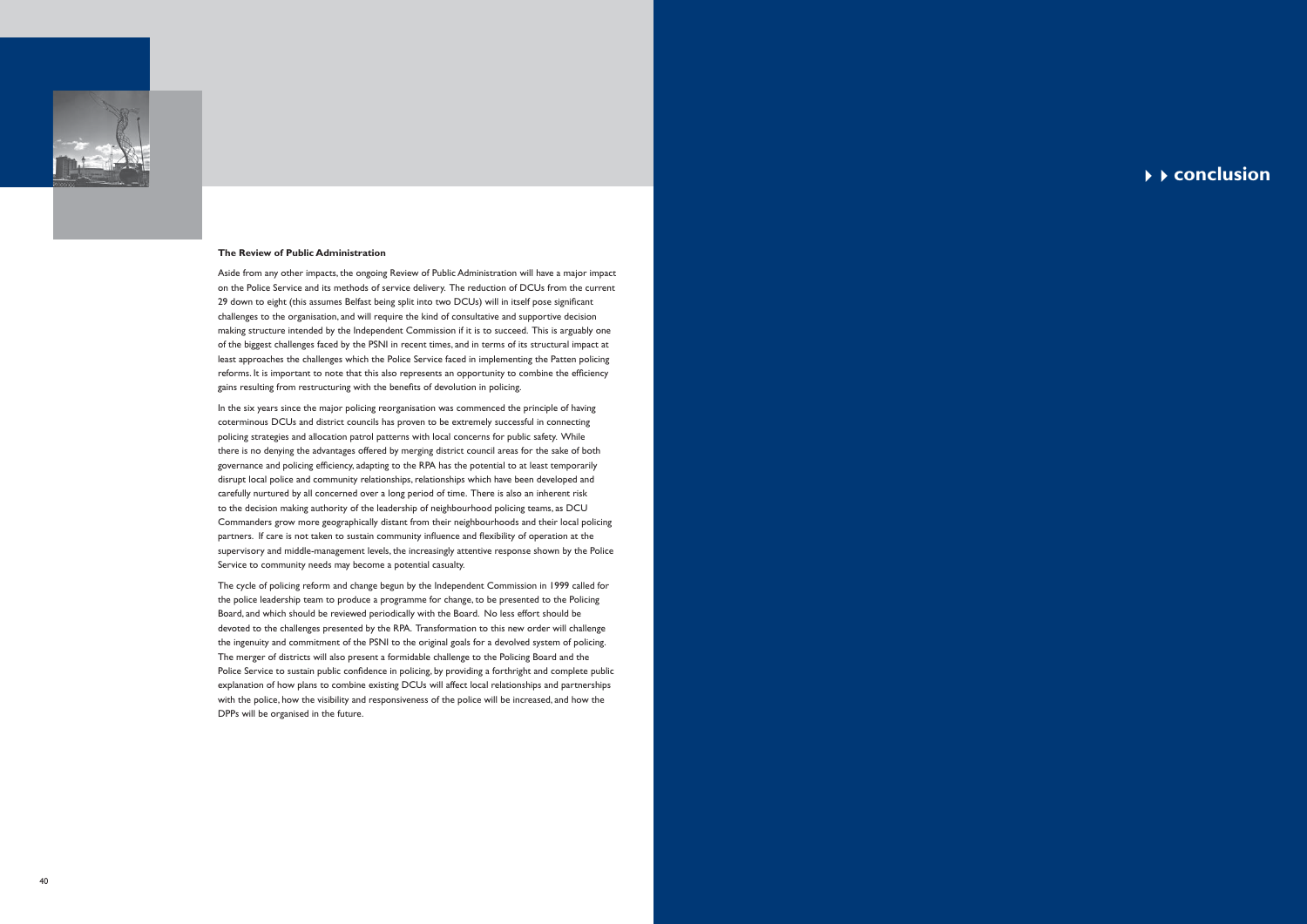

The Independent Commission 1999 report offered a compelling vision of policing for Northern Ireland that is remarkable for its congruity and the interconnectedness of its component parts. The Commission recommended that policing with the community should be the core function of the Police Service, a decentralised system with multiple local commands performing within a framework of corporate policy. Since implementing the template of 29 DCUs, which corresponded to existing district council boundaries, the police and the public began working towards a close conjunction of interests on all matters affecting public safety. This has been and remains a challenge since not every community has engaged with nor accepted the Police Service.

The local police, through neighbourhood problem solving and public engagement, have acquired an intimate awareness of issues of concern to the community. The public have become more familiar with local officers and found opportunities to engage in productive partnership arrangements. Council members and independent members have contributed to District Policing Partnerships, gaining more knowledge and awareness of public safety issues within their communities while also influencing policing priorities and encouraging community engagement with police. These features are at risk if adaptation to the changes to be introduced by the RPA agenda is not done with care and sensitivity.

The primary burden for addressing these many challenges and developing appropriate solutions falls on the Chief Constable. In the exercise of transitional leadership, chief officers are called upon to demonstrate strategic leadership, show trust in department heads and DCU Commanders, and establish realistic, measurable and achievable corporate strategies and targets. This must all be done while simultaneously institutionalising and sustaining the developing system of devolved decision making. Devolved organisations pilot transformation from a dependency model to a responsibility model; from central control to self-managing teams and a culture of personal performance and responsibility. We are certainly satisfied that in terms of intent and ethos the Chief Constable ascribes to the principle of delegation in policing. However, aside from goals applying to financial management, there is no specific mention of the pursuit of delegated authority elsewhere in the Policing Plan 2006-2009, although the Plan commits the Police Service to establishing a new DCU structure by 31 March 2007.

Major cultural change of this magnitude, performed while fully engaged in the dynamics of providing an effective policing service and ongoing security challenges, requires unrelenting perseverance and a capacity for sound strategic planning. Accommodating to the terms of the RPA represents a major goal for the Policing Board and the Chief Constable. Failure to sustain the development of a devolved organisation means foregoing the potential advantages of delegation, and failing to dismantle the final vestiges of the bureaucratic and hierarchical practices that existed in the past. If not conceived and managed with care to preserve the benefits of delegation and devolution, implementing the RPA could cause the unravelling of much of the reforms achieved since the release of the Independent Commission's report. The ultimate potential of the Police Service for fulfilling its commitment to the people of Northern Ireland may rest in the balance of getting this strand of devolution right.

44**appendix a**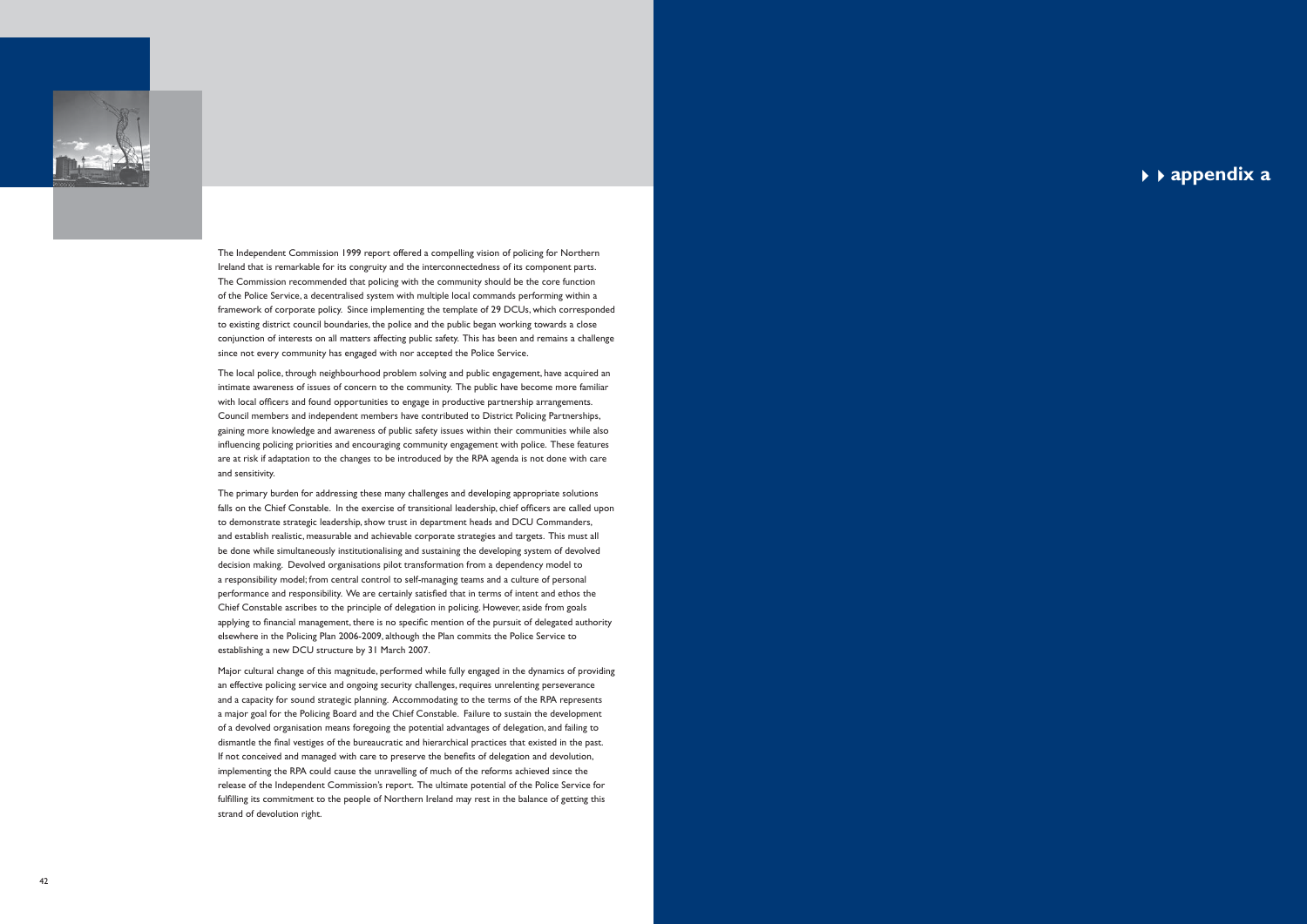

# **RECOMMENDATIONS WITH EITHER DIRECT OR INDIRECT DEVOLUTION AND DELEGATION IMPLICATIONS**

|                       |                                                      | 70         |
|-----------------------|------------------------------------------------------|------------|
| <b>Recommendation</b> | <b>Issue/Area</b>                                    | 72         |
| $\overline{3}$        | Code of Ethics                                       | 73         |
| 5                     | Appraisal of Human Rights Performance                | 75         |
| $\overline{7}$        | Monitoring Human Rights Performance                  | 76         |
| $\,9$                 | Function of Policing Board                           | 77         |
| $\overline{10}$       | Policing Board to Set Objectives                     | 78         |
| $\Box$                | Annual Policing Plan                                 | 80         |
| 12                    | Annual Policing Budget                               | 82         |
| 3                     | Monitoring Strategic Trends                          | 93         |
| 4                     | Powers of Appointment                                | 94         |
| 20                    | Devolution of Responsibility for Policing            | 95         |
| 21                    | The Powers of the Board                              | 96         |
| 22                    | Roles in Tripartite Arrangements                     | 97         |
| 24                    | <b>Operational Responsibility</b>                    | 100        |
| 25                    | Powers of Policing Board to Require Reports          | 113        |
| 26                    | Board to Follow-up Reports                           | 126        |
| 29                    | Meetings Between DPPs and District Commanders        | 129        |
| 30                    | Annual Reports of DPPs                               | 130        |
| 33                    | Consultative Forums at Local Levels                  | 132        |
| 34                    | Contacts Between Policing Board and DPPs             | $138 - 13$ |
| 35                    | Meetings of the Policing Board                       | 43         |
| 36                    | Meetings of the DPPs                                 | 146        |
| 42                    | Strengthening of Financial Accountability            |            |
| 43                    | Designation of Chief Constable as Accounting Officer |            |
| 44                    | Dedicated Neighbourhood Policing Teams               |            |

- 67 Conditions for the Approvals of Parades
	- Public Order Equipment
	- Police Officers' Identification Numbers
	- Police Performance in Public Order Situations
	- Police Management of Change
	- Devolved Authority of District Commanders
	- Police Appraisal System
	- Accountability of District Commanders
	- Trend Information on Complaints
	- **Ensuring High Ethical Standards**
	- Development of Police IT Strategy
	- One DCU per District Council
	- Rank and Resources of DCU Commanders
	- De-layering of Reporting Relationships
	- Reorganisation of Police HQ
	- Informing District Commanders about Security Operations
	- Support from Community Leaders
	- Registration of Interests
	- TED Strategy
	- TED Budget
	- Service Level Agreements
	- 39 Contents of Recruit Training Programme
		- Management Training
		- Neighbourhood Policing Training Programme

- 49 Role of Neighbourhood Policing Teams
- 54 Devolved Authority of District Commanders
- 64 Inspection of Custody Suites

### **Recommendation Issue/Area**

<sup>44</sup>**appendix a**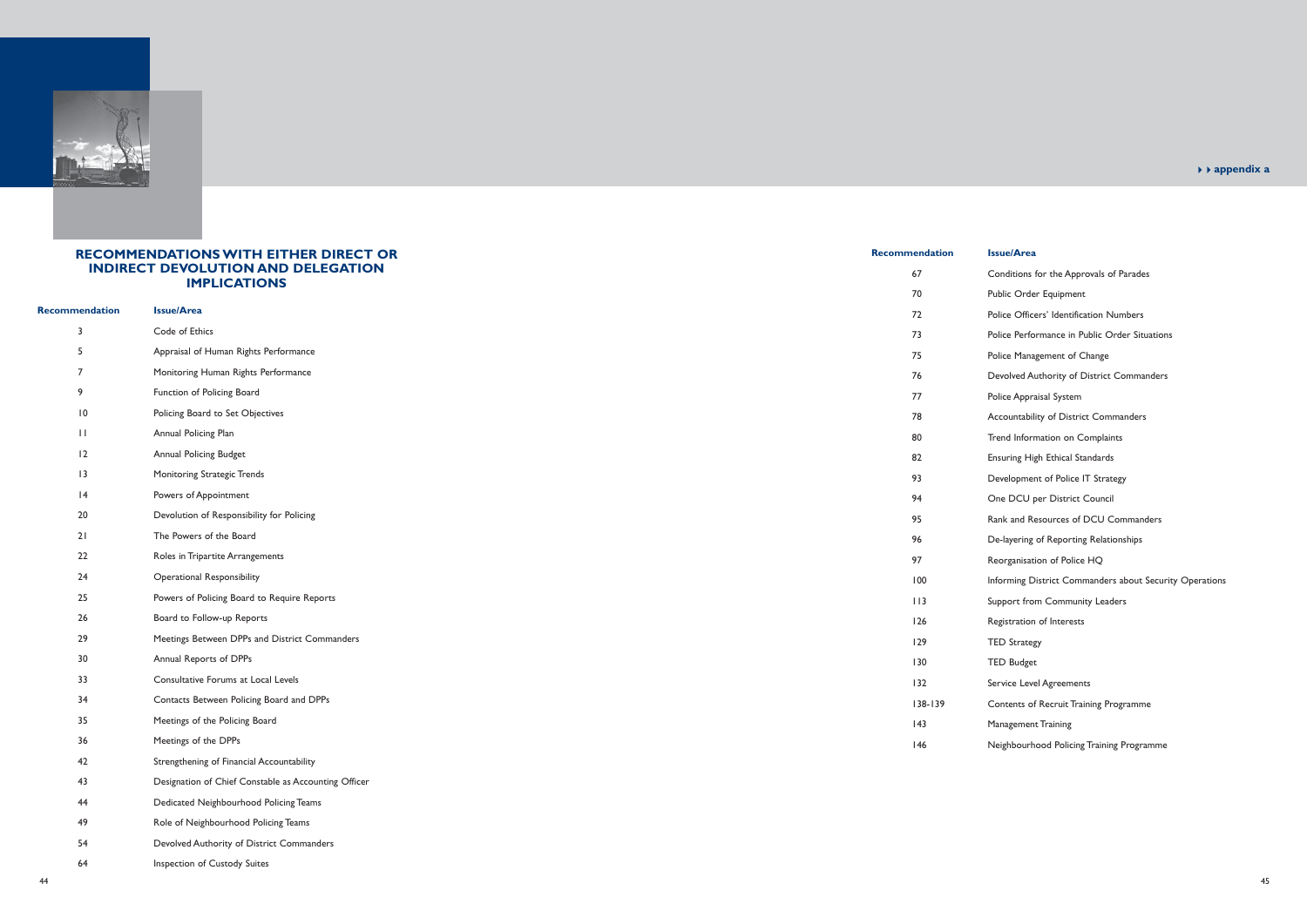**appendix b**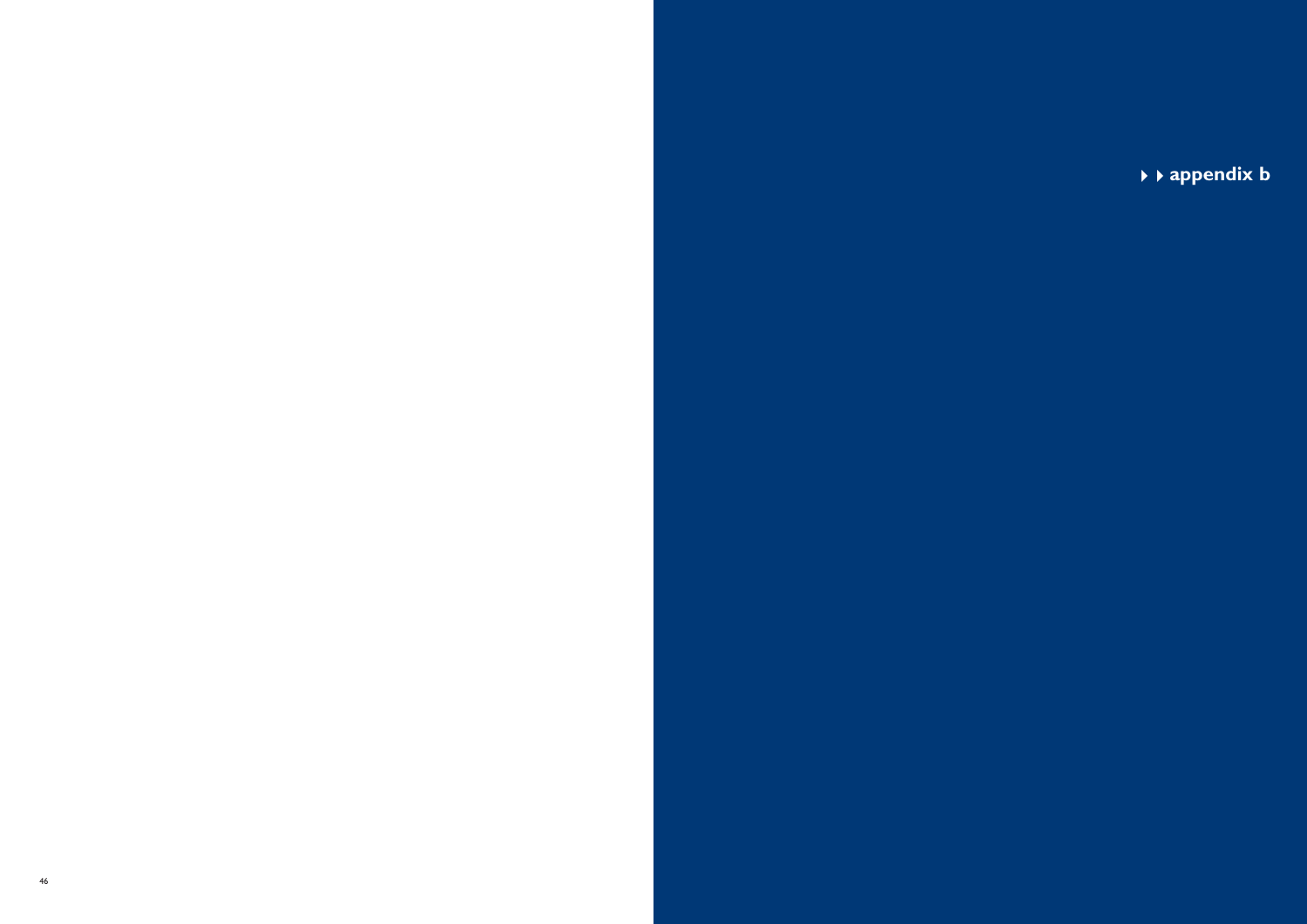

# **EXCERPTS FROM "MAKING DELEGATION WORK"1:**

# **Role of the Chief Officer:**

- Demonstrate strategic leadership
- Show trust in department heads and BCU Commanders
- Demonstrate transformational leadership
- Set corporate strategies and targets
- Define limits of delegations
- Hold Managers / BCU Commanders accountable for performance
- Implement robust internal inspection

# **Role of Department Heads / force HQ:**

- Hold Managers / BCU Commanders accountable for performance
- Implement 10 hallmarks of effective performance management
- Implement robust internal inspection regimes

<sup>1</sup> Making Delegation Work: Guidance for the Police Service on Delegation to Basic Command Units, Draft Report, Home Office, 2005.

### **Role of BCU Commanders:**

- Match delegated resources to local priorities
- Carry out the day-to-day management of their own resources
- Delegate resources within the BCU to align financial and operational responsibility
- Produce plans which input into force budget & target setting, and planning processes
- Be accountable to chief officers for performance

# **GENERAL PRINCIPLES FOR SUCCESSFUL DEVOLUTION**

- Trust and confidence
- Good two-way communication
- A Requisite hierarchy
- 
- Help mechanisms
- 
- Appointment policy
- 
- Accountability mechanisms
- Regular performance reviews
- Supportive IT systems
- 
- 
- 
- 
- -
- 
- Self-managed teams

 • Frequent coaching and consultation • Training for management and staff • Specified role definitions – e.g. Regions • Selection training and development of staff to a level appropriate to tasks. • Principles and values leads to high levels of commitment • Focus on competitive success – leads to stretch goals • Freedom to decide – leads to fast response and innovative strategies • Capability to act – leads to decisions based on fast, relevant information • Focus on "please the customer" – leads to positive customer outcomes • Ethical information – leads to "one truth" throughout the organisation

## <sup>44</sup>**appendix b**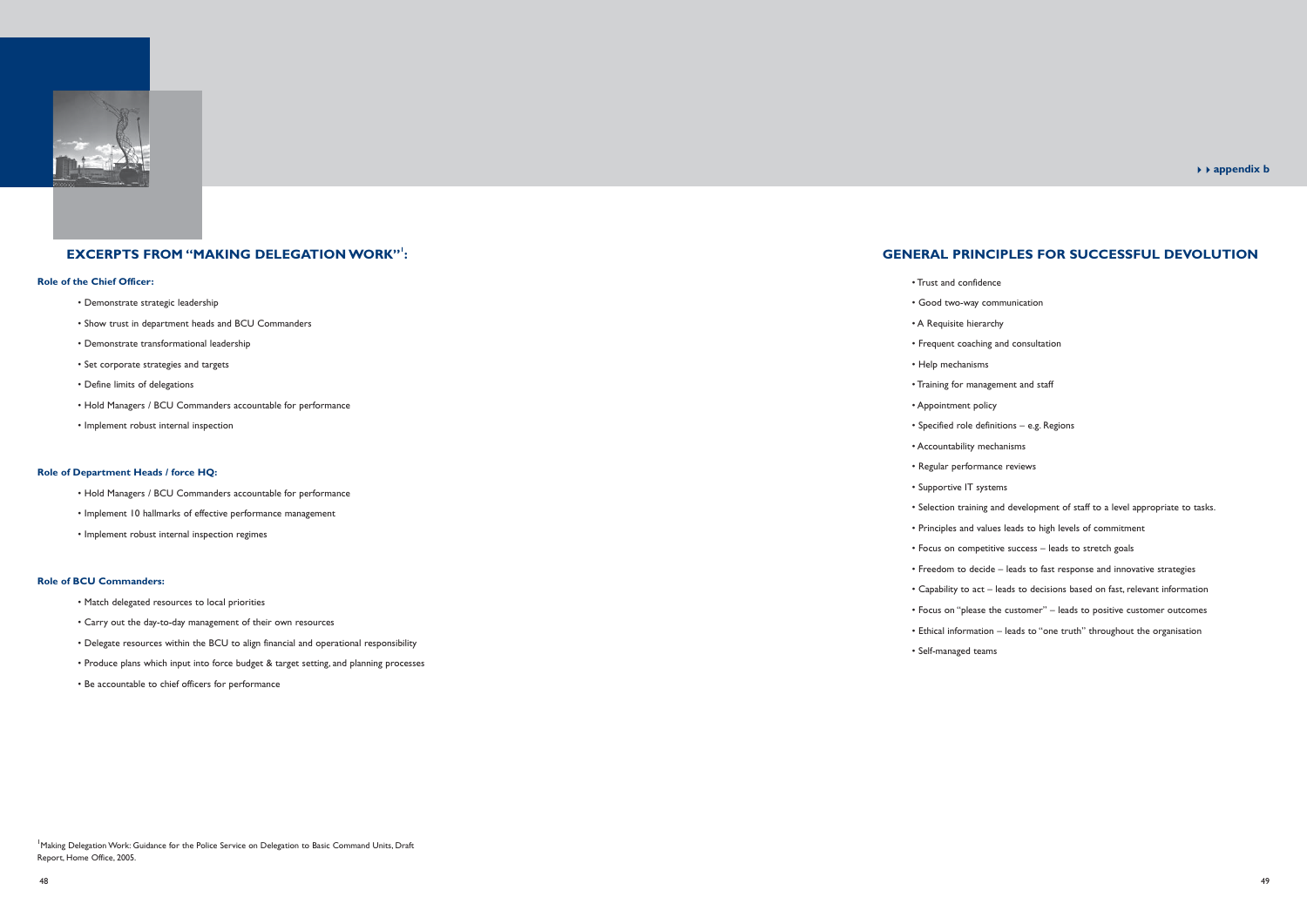

#### **notes** 44**notes**